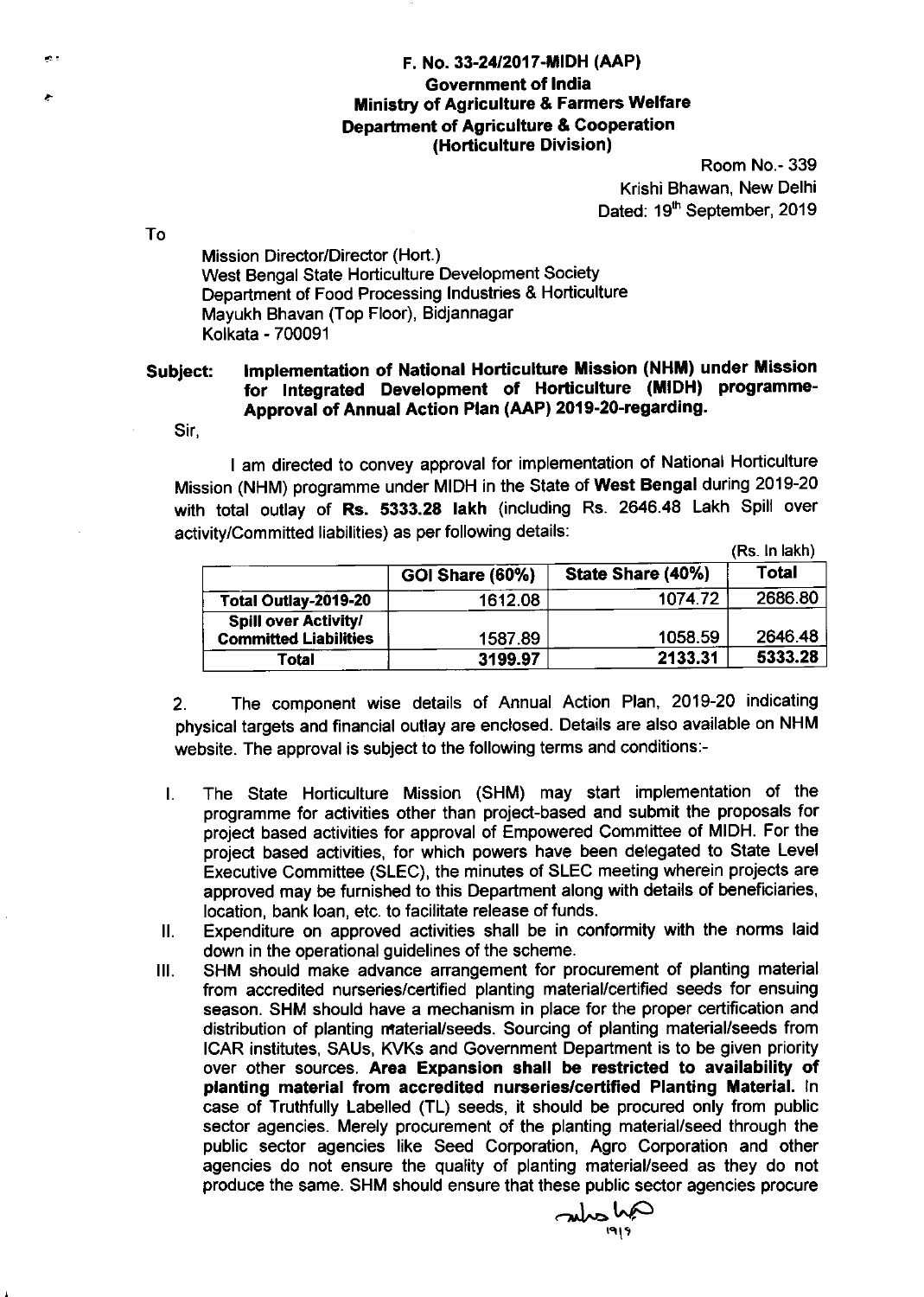certified material and in case certified material is not available, seedlings/ TL seeds are to be procured only from ICAR institutes, SAUs, KVKs and Government Departments.

 $\ddot{\phantom{a}}$ 

- More focus is to be given on enhancing productivity of horticulture crops for the holistic development supported with infrastructure for Pre- and Post- Harvest Management and Marketing. IV
- V. To improve the productivity of existing old and senile orchards, there is need to identify gaps and revise the existing strategy for achieving the desired results. A proper mechanism needs to be devised to disseminate technology and train farmers on rejuvenation technology. Exposure visit of farmers should be organized to those institutes/places where rejuvenation technology has been developed and also adopted by the farmers. Chief Consultants under NHM will visit the State and discuss this matter with the SHM.
- The programme for protected cultivation and lining of Community tanks/ponds should be taken up in close coordination with the Precision Farming Development Centre (PFDC) in the State. VI
- Protected Cultivation of vegetables should be promoted under NHM in clusters around major cities/metros. These clusters may be provided with other infrastructural facilities like pre-cooling units, cold storages, reefer vans, vending carts etc. and marketing arrangements may be tied up by linking with cooperatives/private retail chains like SAFAL, farmer markets. vil
- Organic farming should be linked to certification. No separate funds will be provided for adoption of organic farming alone. Arrangements should also be made by the SHM or concerned agency for the marketing of organic produce. Selection of Service Provider Agencies is to be done by adoption of competitive bidding. VIII.
	- IPM measures should be need based and are to be taken after clearly identifying the problem of pests/disease in the clusters. INM measures are to be adopted in the clusters to correct soil deficiency and reduce excessive dependence on chemical fertilizers. IX
	- The creation of water harvesting structure should be implemented in conjunction with Mahatma Gandhi National Rural Employment Guarantee Scheme (MNREGA) wherever feasible and should be compulsorily linked with the new area expansion and micro-irrigation programmes. X.
- For implementation of horticulture mechanization, PHM, marketing and mobile/primary processing activities, SHM should make efforts to organize selfhelp groups, farmers' interest groups, growers association at local level and also involve Panchayats, Cooperatives, Producers Company etc. ln this regard, SHM is to play pro-active role and should appoint one senior level officer as nodal officer and make him responsible for these components. XI
- Efforts should also be made for the buyback arrangements of the horticulture produce. XII.
- SHM should involve State Agricultural University and ICAR lnstitutes in the State for the extension activities under NHM. xlll
- SHM shall document the Annual Report and success stories and furnish them to DAC&FW. XIV.
- The SHM should also conduct lmpact Evaluation Study through independent organization of repute in the State. XV
- While implementing the NHM programme, convergence and synergy should be ensured with the other schemes like Micro lrrigation, RKVY, PKVY, MNREGS, National Mission on Medicinal Plants, AEZs of APEDA, Tribal Sub Plan, Mega Food Parks of Ministry of Food Processing lndustries, Watershed Development Programmes, BRGF and Schemes of the State Government. xvt
- The Audited Statement of Accounts (ASA) for 2017-18 and Utilization Certificate for 2018-19, if not submitted so far, should be furnished to facilitate release of funds during 2019-20. xvll
- According to the provisions of the Fiscal Responsibilities and Budget Management (FRBM) Act, 2003 and Rules thereof, regular feedback from the xviii.

 $\sum_{19|5}$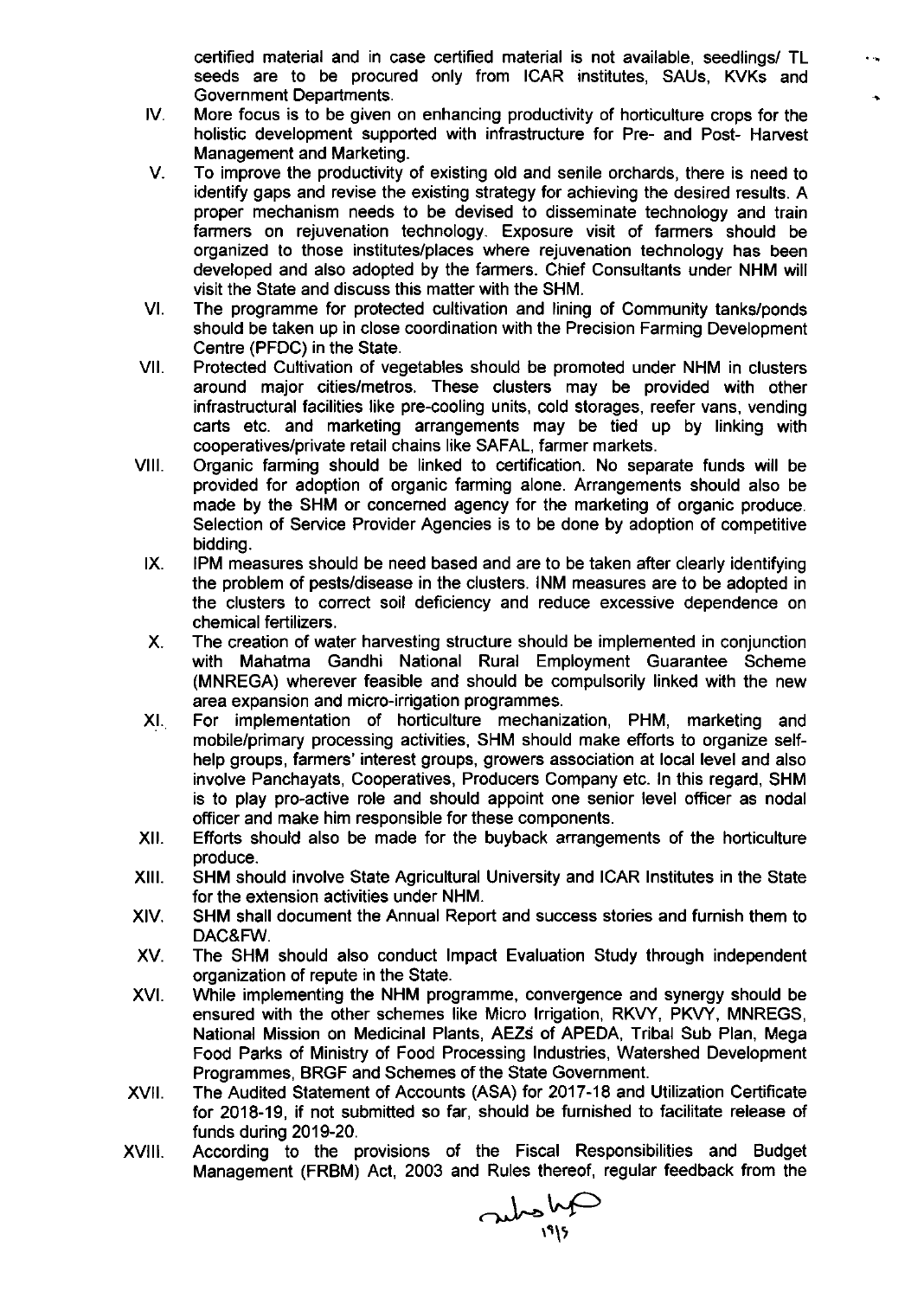implementing agencies on the physical and financial progress of the activities is necessary for periodical review.

- The monthly physical and financial progress may be posted on the website  $x$  is the month  $y$  product that  $\frac{1}{2}$  is the state property month and certified hard copy be furnished to this Department by the 10<sup>th</sup> of every month following the month under report.. Status of project based proposals need also to be uploaded on NHM website. XIX.
- Expenditure reported in the Utilization Certificate should match with the progress reported in HORTNET/DBT portal and will be used to consider the request from State for release of funds. XX
- SHM should ensure that all capacity building programs should be as per Qualification Pack (QP) of ASCI and only needs to be run in ASCI accredited training Institutes. Required entry of achievement needs to be done on Skill India portal. xxl
- **INU should ensure that Wholesale Market projects should be appraised by** Financial Institution (FI) before incurring/committing any expenditure. XXII
- It may be noted that the release of funds would be subject to the furnishing of requisite information as mentioned above. In addition to that, a mid-term review would be undertaken at appropriate time. xxlil.
- Request for release will be considered only after ratification of revised AAP by SLEC. XXIV
- It may be noted that the AAP proposal includes all the Spillover/Committed liabilities of previous years. Therefore, no further request regarding approval of Spillover/Committed liabilities will be entertained at the later stage. xxv
- The approval of AAP is subject to revision, if required XXVI

Yours faithfullY,

Encl: as above

rubs hn

(M.K. Mishra) Deputy Secretary to the Govemment of lndia Ph. No. 011-23074238 Email: midhaap@gmail.com

Copy to

 $\overline{a}$ 

1 Tech. Dir. (NIC) for uploading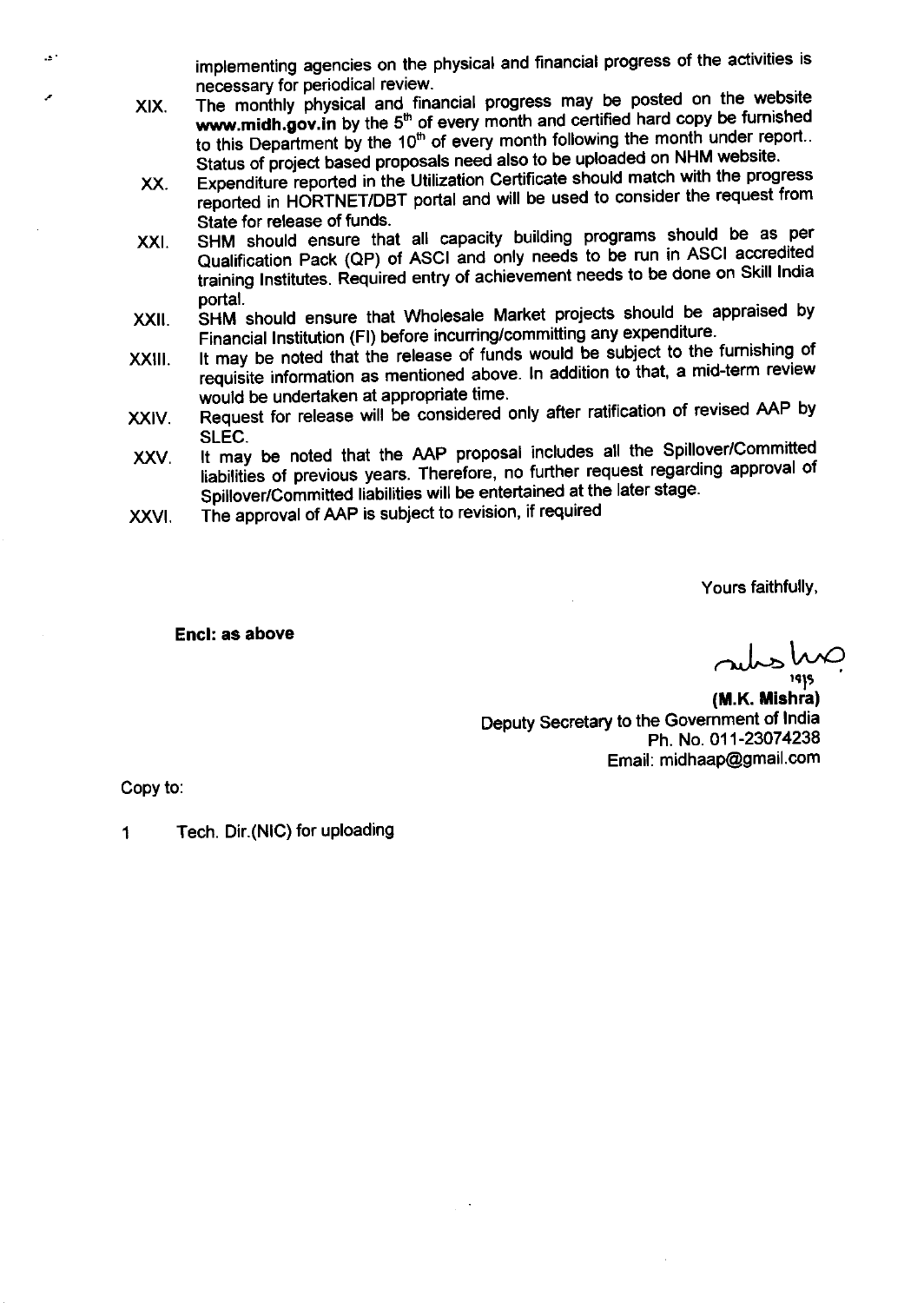|                      |                                           |                                               | Action Plan 2019-20                                                                                                                                                                                                                                                                                                                                                                                                                                                     |                             |                   |                    |                                     |                             |                | (Rs. in Lakhs)                                                                                                                                                      |
|----------------------|-------------------------------------------|-----------------------------------------------|-------------------------------------------------------------------------------------------------------------------------------------------------------------------------------------------------------------------------------------------------------------------------------------------------------------------------------------------------------------------------------------------------------------------------------------------------------------------------|-----------------------------|-------------------|--------------------|-------------------------------------|-----------------------------|----------------|---------------------------------------------------------------------------------------------------------------------------------------------------------------------|
|                      |                                           |                                               |                                                                                                                                                                                                                                                                                                                                                                                                                                                                         |                             |                   | AAP 2019-20        |                                     | <b>Spill Over</b>           |                |                                                                                                                                                                     |
| S. No                | <b>Activity</b>                           | <b>Maximum</b><br>permissible<br>cost         | <b>Pattern of Assistance</b>                                                                                                                                                                                                                                                                                                                                                                                                                                            | <b>Phy</b><br><b>Target</b> | Fin.<br>Outlay    | │GOI Share│<br>60% | <b>State</b><br><b>Share</b><br>40% | <b>Phy</b><br><b>Target</b> | Fin.<br>Outlay | <b>Remarks</b>                                                                                                                                                      |
| $\blacktriangleleft$ | $\mathbf{2}$                              | 3                                             | 4                                                                                                                                                                                                                                                                                                                                                                                                                                                                       |                             | 6                 | $\overline{7}$     | 8                                   |                             | 6              |                                                                                                                                                                     |
|                      | Plantation Infrastructure and Development |                                               |                                                                                                                                                                                                                                                                                                                                                                                                                                                                         |                             |                   |                    |                                     |                             |                |                                                                                                                                                                     |
|                      |                                           | Production of planting material Public Sector |                                                                                                                                                                                                                                                                                                                                                                                                                                                                         |                             |                   |                    |                                     |                             |                |                                                                                                                                                                     |
|                      | Hi-tech nursery (4ha)                     |                                               |                                                                                                                                                                                                                                                                                                                                                                                                                                                                         |                             |                   |                    |                                     |                             |                |                                                                                                                                                                     |
|                      | a) Public Sector                          | Rs. 25.00 lakh/ha                             | 100% to public sector limited to Rs 100<br>lakh/unit and in case of private sector,<br>credit linked back-ended subsidy @ 40% of<br>cost, subject to a maximum of Rs. 40<br>lakh/unit, for a maximum of 4 ha. as project<br>based activity on prorata basis. Each<br>nursery will produce a minimum of 50,000<br>numbers per hectare of mandated<br>perennial fruit crops/ tree spices/ aromatic<br>trees/plantation crops per year, duly<br>certified for its quality. |                             | 100.00            | 60.00              | 40.00                               | 1.00 <sub>l</sub>           |                | 25.00 Project to be submitted                                                                                                                                       |
|                      | Small Nursery (1 ha)                      |                                               |                                                                                                                                                                                                                                                                                                                                                                                                                                                                         |                             |                   |                    |                                     |                             |                |                                                                                                                                                                     |
|                      | a) Public Sector                          | Rs. 15 lakh/one ha unit                       | 100% to public sector and in case of<br>private sector, credit linked back-ended<br>subsidy @ 50% of cost, subject to a<br>maximum of Rs. 7.50 lakh/unit, as project<br>based activity. Each nursery will produce<br>a minimum of 25,000 numbers of<br>mandated perennial vegetatively<br>propagated fruit plants/tree<br>spices/plantation crops aromatic plants, per<br>vear, duly certified for its quality.                                                         | ٥l                          | 0.00 <sub>l</sub> | 0.00               | 0.00                                |                             |                | 0.00 Minutes of SLEC meeting to<br>be submitted<br>along with<br>details<br>of<br>beneficiareis<br>locaiton, bank loan etc to<br>facilitate release of funds.<br>do |
|                      | b) Private Sector                         | Rs. 15 lakh/one ha unit                       | 100% to public sector and in case of<br>private sector, credit linked back-ended<br>subsidy of cost, subject to a maximum of<br>Rs. 7.50 lakh/unit, as project based activity.<br>Each nursery will produce a minimum of<br>25,000 numbers of mandated perennial<br>vegetatively propagated fruit plants/tree<br>spices/plantation crops per year, aromatic<br>plants, duly certified for its quality.                                                                  | $\Omega$                    | 0.00              | 0.00               | 0.00                                | 15.00                       | 112.50         |                                                                                                                                                                     |

 $\sim 10$ 

 $\tilde{\mathcal{A}}_{\text{max}}$ 

and one

 $\sim 10^{-1}$ 

÷,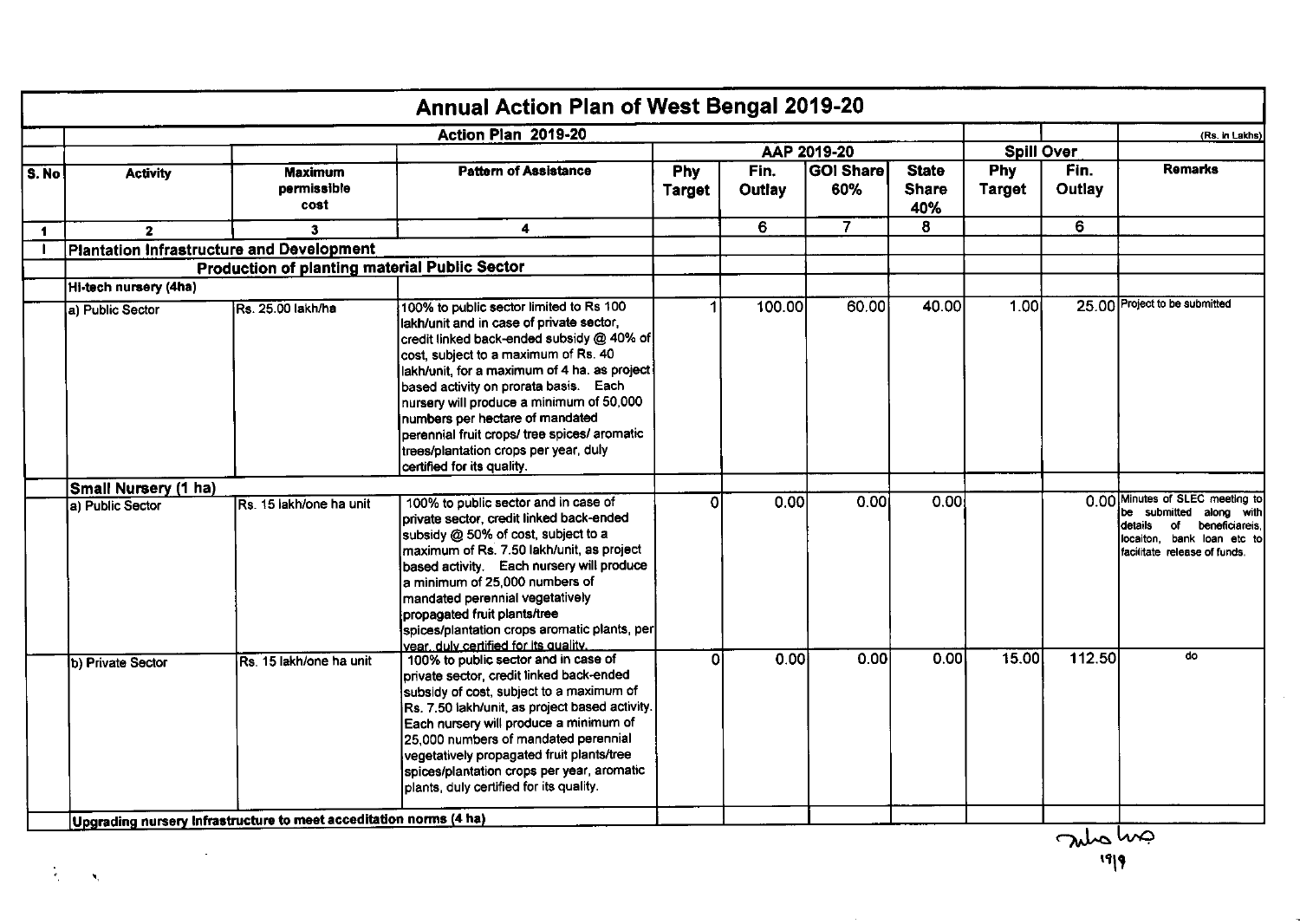|              | a) Public Sector                                                                                       | $\overline{5}$<br>Rs<br>lUp -<br>lakh/nursery of 4 ha, on<br>prorata basis | 10.00 100% of Public Sector                                                                                                                                                                                                                                                                                                                                                                                                                                                      |               | 0.00         | 0.00         | 0.00           |       |              | 0.00 Minutes of SLEC meeting to<br>be submitted along with<br>details of beneficiareis,<br>ocaiton ato to facilitate |
|--------------|--------------------------------------------------------------------------------------------------------|----------------------------------------------------------------------------|----------------------------------------------------------------------------------------------------------------------------------------------------------------------------------------------------------------------------------------------------------------------------------------------------------------------------------------------------------------------------------------------------------------------------------------------------------------------------------|---------------|--------------|--------------|----------------|-------|--------------|----------------------------------------------------------------------------------------------------------------------|
|              | b) Private sector                                                                                      | $Up$ to<br>Rs.                                                             | 10.00 50% of cost to Private sector subject to a<br>lakh/nursery of 4 ha, on maximum of Rs. 5.00 lakh/nursery.                                                                                                                                                                                                                                                                                                                                                                   |               | 0.001        | 0.00         | 0.00           |       | 0.00         |                                                                                                                      |
|              | <b>Strengthening of existing Tissue Culture (TC) units</b>                                             |                                                                            |                                                                                                                                                                                                                                                                                                                                                                                                                                                                                  |               |              |              |                |       |              |                                                                                                                      |
|              | la) Public Sector                                                                                      | IRs. 20.00 lakh                                                            | 100% of cost to public sector                                                                                                                                                                                                                                                                                                                                                                                                                                                    |               | 0.00         | 0.00         | 0.00           |       | 0.00         |                                                                                                                      |
|              | b) Private sector                                                                                      | lRs. 20.00 lakh                                                            | 50% of cost to private sector                                                                                                                                                                                                                                                                                                                                                                                                                                                    | οI            | 0.00         | 0.00         | 0.00           |       | 0.00         |                                                                                                                      |
|              | Setting up of new TC Units.                                                                            |                                                                            |                                                                                                                                                                                                                                                                                                                                                                                                                                                                                  |               |              |              |                |       |              |                                                                                                                      |
|              | a) Public Sector                                                                                       | Rs. 250 00 lakh                                                            | 100% of cost to public sector                                                                                                                                                                                                                                                                                                                                                                                                                                                    |               | 0.00         | 0.00         | 0.00           |       |              | 0.00 Project to be submitted                                                                                         |
|              | b) Private sector                                                                                      | Rs. 250.00 lakh                                                            | 40% of cost to private sector                                                                                                                                                                                                                                                                                                                                                                                                                                                    |               | 0.00         | 0.00         | 0.00           |       |              | 0.00 Project to be submitted                                                                                         |
|              | Sub-total Planting                                                                                     |                                                                            |                                                                                                                                                                                                                                                                                                                                                                                                                                                                                  | 1.00          | 100.00       | 60.00        | 40.00          | 16.00 | 137.50       |                                                                                                                      |
| $\mathbf{2}$ | <b>Establishment of new gardens / Area Expansion</b>                                                   |                                                                            |                                                                                                                                                                                                                                                                                                                                                                                                                                                                                  |               |              |              |                |       |              |                                                                                                                      |
|              |                                                                                                        |                                                                            | Fruit crops other than cost intensive crops using normal spacing (For a maximum area of 4 ha per beneficiary)                                                                                                                                                                                                                                                                                                                                                                    |               |              |              |                |       |              |                                                                                                                      |
|              | <b>Fruits - Perennials</b>                                                                             |                                                                            |                                                                                                                                                                                                                                                                                                                                                                                                                                                                                  |               |              |              |                |       |              |                                                                                                                      |
|              | (a) Cost intensive crops                                                                               |                                                                            |                                                                                                                                                                                                                                                                                                                                                                                                                                                                                  |               |              |              |                |       |              |                                                                                                                      |
|              |                                                                                                        | Fruit crops like Grape, Kiwi, Passion fruit etc.                           |                                                                                                                                                                                                                                                                                                                                                                                                                                                                                  |               |              |              |                |       |              |                                                                                                                      |
|              | a) Integrated package with Rs. 4.00 lakh/ha.<br>drip irrigation and trellis.<br>b) Without integration | Rs. 1.25 lakh/ha                                                           | Maximum of Rs. 1.60 lakh/- per ha. (40%<br>of cost) for meeting the expenditure on<br>planting material and cost of material for<br>drip irrigation, trellies and INM/IPM, in 3<br>installments of 60:20:20 subject to survival<br>rate of 75% in 2 <sup>nd</sup> year and 90% in 3rd<br>vear).<br>Maximum of Rs. 0.50 lakh/ha (40% of cost)<br>for meeting the expenditure on planting<br>material and cost of INM/IPM in three<br>installments of 60:20:20 subject to survival |               | 0.00<br>0.00 | 0.00<br>0.00 | 0.001<br>0.00  |       | 0.00<br>0.00 |                                                                                                                      |
|              |                                                                                                        |                                                                            | rate of 75% in 2 <sup>nd</sup> year and 90% in 3rd<br>For (a) and (b) above, in the case<br>ivear.<br>of TSP areas, Andaman & Nicobar and<br>Lakshadweep Islands, assistance will be @<br>50% of cost.                                                                                                                                                                                                                                                                           |               |              |              |                |       |              |                                                                                                                      |
|              |                                                                                                        | Sub total                                                                  |                                                                                                                                                                                                                                                                                                                                                                                                                                                                                  | οl            | οl           | ΩI           | $\overline{0}$ | 0.00  | 0            |                                                                                                                      |
|              | <b>Maintenance without Integration</b>                                                                 |                                                                            |                                                                                                                                                                                                                                                                                                                                                                                                                                                                                  |               |              |              |                |       |              |                                                                                                                      |
|              | 1st Year                                                                                               |                                                                            |                                                                                                                                                                                                                                                                                                                                                                                                                                                                                  |               | 0.001        | 0.00         | 0.001          |       | 0.00         |                                                                                                                      |
|              | 2nd Year                                                                                               |                                                                            |                                                                                                                                                                                                                                                                                                                                                                                                                                                                                  |               | 0.00         | 0.00         | 0.00           |       | 0.00         |                                                                                                                      |
|              | <b>Sub total maintainance</b>                                                                          |                                                                            |                                                                                                                                                                                                                                                                                                                                                                                                                                                                                  | ΩI            | O.           | 0            | οI             | 0.00  | 0            |                                                                                                                      |
|              | iii) Banana (sucker)                                                                                   |                                                                            |                                                                                                                                                                                                                                                                                                                                                                                                                                                                                  |               |              |              |                |       |              |                                                                                                                      |
|              |                                                                                                        |                                                                            |                                                                                                                                                                                                                                                                                                                                                                                                                                                                                  | mishe<br>1010 |              |              |                |       |              |                                                                                                                      |

ls ls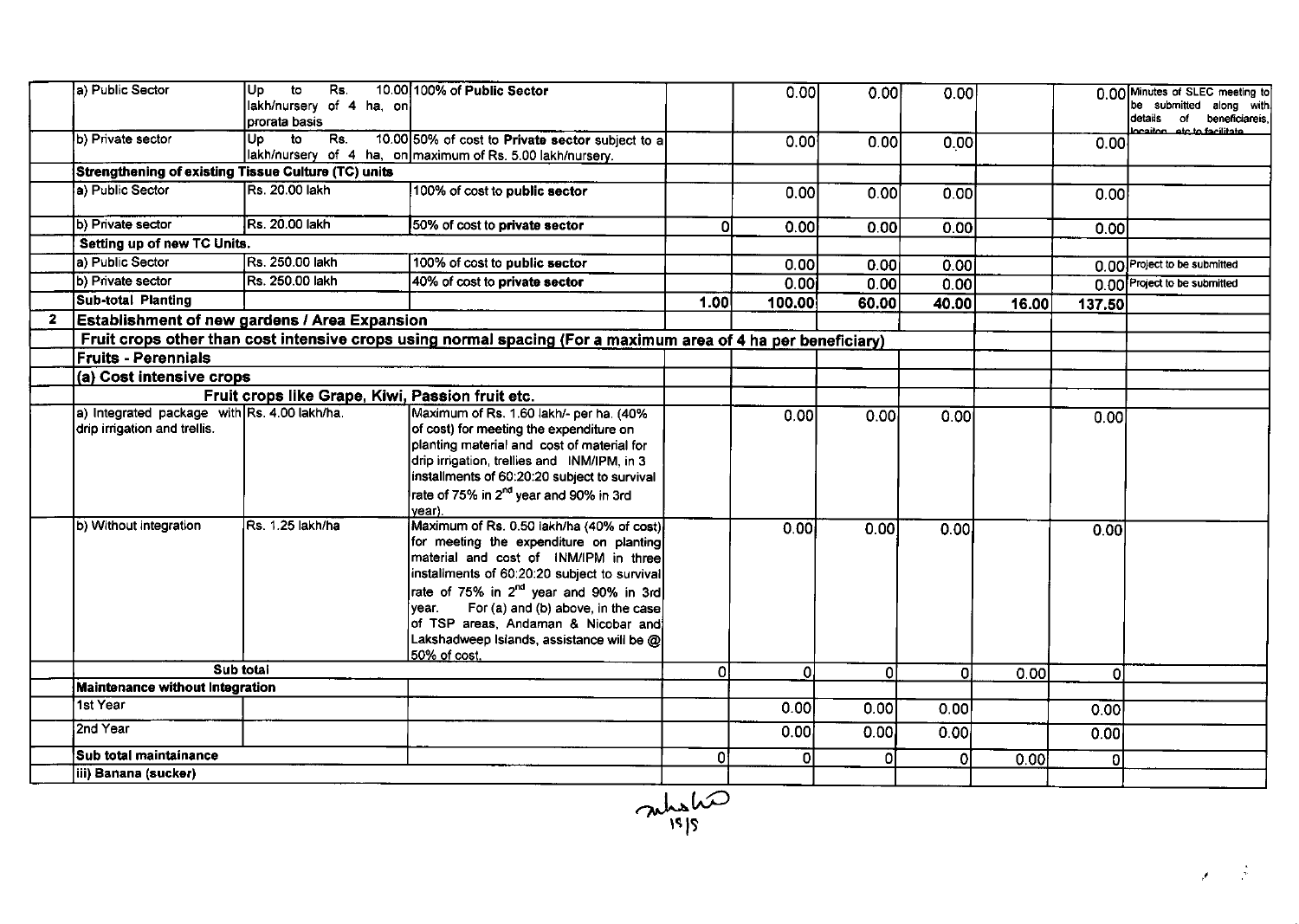| Integrated<br>la)<br>with drip irrigation.                           | package Rs. 2.00 lakh/ha | Maximum of Rs. 0.80 lakh/ha (40% of the<br>cost) for meeting expenditure on planting<br>material, drip irrigation and cost of material<br>for INM/IPM, in 2 installments (75:25).                                                                                                                                      | ΩI           | 0.00  | 0.00 | 0.00 |        | 0.00   |  |
|----------------------------------------------------------------------|--------------------------|------------------------------------------------------------------------------------------------------------------------------------------------------------------------------------------------------------------------------------------------------------------------------------------------------------------------|--------------|-------|------|------|--------|--------|--|
| b) Without integration                                               | Rs.87,500/ha             | Maximum of Rs. 0.35 lakh/ha (40% of cost)<br>for meeting the expenditure on planting<br>material and cost of INM/IPM in 2<br>installments $(75:25)$ . For $(a)$ and $(b)$<br>above, in the case of TSP areas, Andaman<br>& Nicobar and Lakshadweep Islands,<br>assistance will be @ 50% of cost in 2<br>installments.  |              | 0.00  | 0.00 | 0.00 | 120.00 | 23.40  |  |
| Sub total                                                            |                          |                                                                                                                                                                                                                                                                                                                        | 0l           | 0.00  | 0.00 | 0.00 | 120.00 | 23.40  |  |
| <b>Maintenance without Integration</b>                               |                          |                                                                                                                                                                                                                                                                                                                        |              |       |      |      |        |        |  |
| 1st Year                                                             |                          |                                                                                                                                                                                                                                                                                                                        |              | 0.00  | 0.00 | 0.00 |        | 0.00   |  |
| Sub total maintainance                                               |                          |                                                                                                                                                                                                                                                                                                                        | $\mathbf{0}$ | 0.00  | 0.00 | 0.00 | 0.00   | 0.00   |  |
| iv ) Pineapple (sucker)                                              |                          |                                                                                                                                                                                                                                                                                                                        |              |       |      |      |        |        |  |
| Integrated package Rs. 3.00 lakh/ha<br>la).<br>with drip irrigation. |                          | Maximum of Rs. 1.20 lakh/ha (40% of the<br>cost) for meeting expenditure on planting<br>material, drip irrigation and cost of material<br>for INM/IPM, in 2 installments.                                                                                                                                              |              | 0.00  | 0.00 | 0.00 |        | 0.00   |  |
| b) Without integration<br>(0.6x0.3)                                  | Rs.87,500/ha             | Maximum of Rs. 0.35 lakh/ha (40% of cost)<br>for meeting the expenditure on planting<br>material and cost of INM/IPM in 2<br>installments (75:25).<br>For (a) and (b) above, in the case of TSP<br>areas, Andaman & Nicobar and<br>Lakshadweep Islands, assistance will be @<br>50% of cost in 2 installments (75:25). |              | 0.00  | 0.00 | 0.00 | 304.00 | 144.10 |  |
|                                                                      | Sub total                |                                                                                                                                                                                                                                                                                                                        | $\mathbf{0}$ | 0.00  | 0.00 | 0.00 | 304.00 | 144.10 |  |
| Maintenance without Integration                                      |                          |                                                                                                                                                                                                                                                                                                                        |              |       |      |      |        |        |  |
| 1st Year                                                             |                          |                                                                                                                                                                                                                                                                                                                        |              | 0.001 | 0.00 | 0.00 |        | 0.00   |  |
|                                                                      | Sub total maintainance   |                                                                                                                                                                                                                                                                                                                        | 0            | 0.00  | 0.00 | 0.00 | 0.00   | 0.00   |  |
| $\overline{v}$ ) Banana (TC)                                         |                          |                                                                                                                                                                                                                                                                                                                        |              |       |      |      |        |        |  |
| a) Integrated package with<br>drip irrigation.                       | Rs. 3.00 lakh/ha         | Maximum of Rs. 1.20 lakh/ha (40 % of<br>cost) for meeting the expenditure on<br>planting material and cost of material for<br>drip system, INM/IPM etc., in 2 installments<br>$(75.25)$ .                                                                                                                              |              | 0.00  | 0.00 | 0.00 |        | 0.00   |  |

austro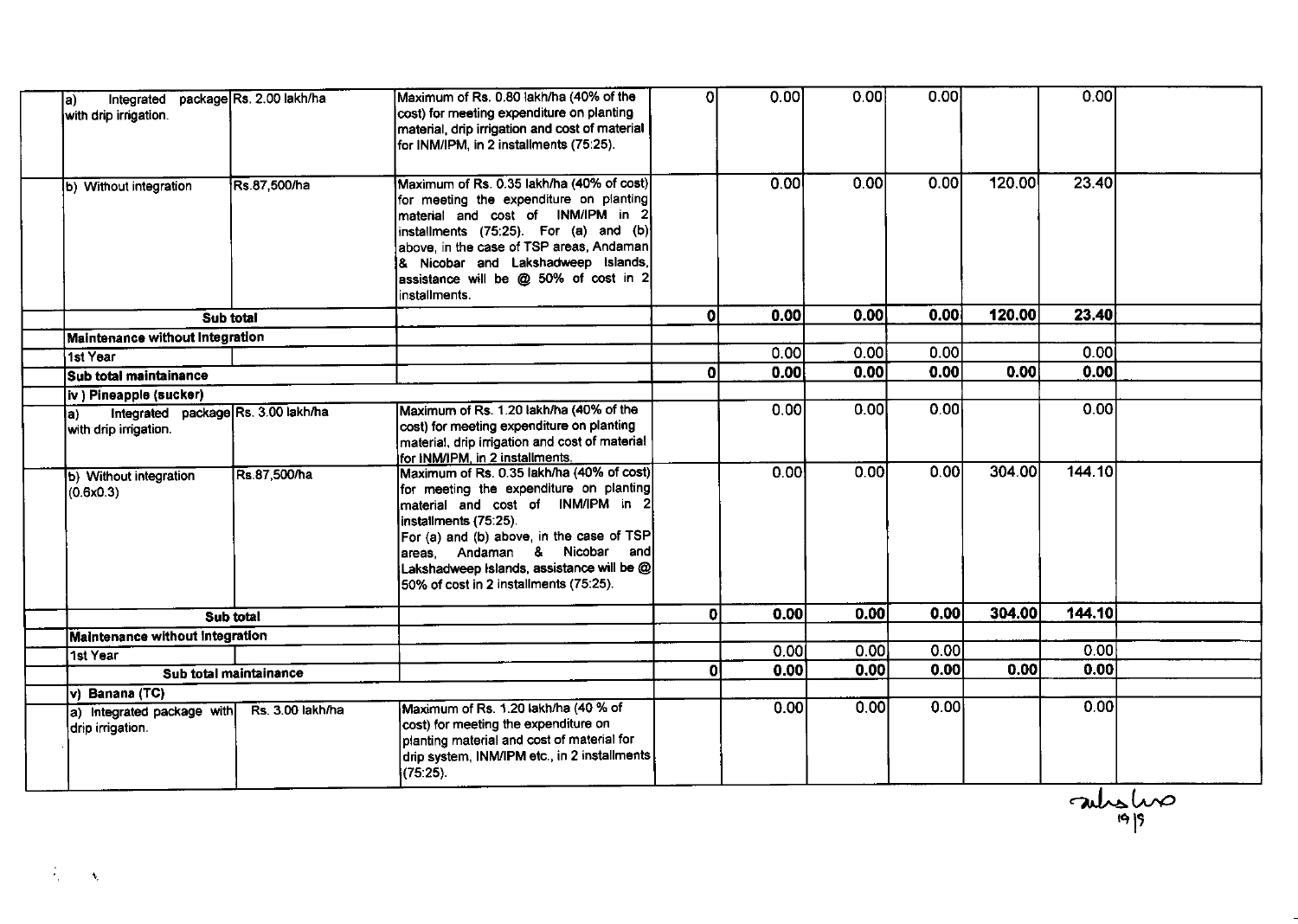| b) Without integration                                                            | Rs. 1.25 lakh/ha. | Max. of Rs. 0.50 lakh per ha, (40% of cost)<br>for meeting the expenditure on planting<br>material and cost of INM/IPM in 2<br>installments (75:25).<br>For (a) and (b) above, in the case of TSP<br>areas, Andaman & Nicobar and<br>Lakshadweep Islands, assistance will be<br>@ 50% of cost in 2 installments (75:25).                            |      | 0.00              | 0.00 | 0.00  | 937.00 | 288.02 |  |
|-----------------------------------------------------------------------------------|-------------------|-----------------------------------------------------------------------------------------------------------------------------------------------------------------------------------------------------------------------------------------------------------------------------------------------------------------------------------------------------|------|-------------------|------|-------|--------|--------|--|
|                                                                                   | Sub total         |                                                                                                                                                                                                                                                                                                                                                     | 01   | 0.00              | 0.00 | 0.00  | 937.00 | 288.02 |  |
| Maintenance without Integration                                                   |                   |                                                                                                                                                                                                                                                                                                                                                     |      |                   |      |       |        |        |  |
| 1st Year                                                                          |                   |                                                                                                                                                                                                                                                                                                                                                     |      | 0.00 <sub>l</sub> | 0.00 | 0.00  | 170.00 | 17.42  |  |
| Sub total maintainance                                                            |                   |                                                                                                                                                                                                                                                                                                                                                     | 0.00 | 0.00              | 0.00 | 0.00  | 170.00 | 17.42  |  |
| <b>Vii</b> ) Papaya                                                               |                   |                                                                                                                                                                                                                                                                                                                                                     |      |                   |      |       |        |        |  |
| a) Integrated package with<br>drip irrigation.                                    | Rs. 2.00 lakh/ha. | Maximum of Rs. 0.80 lakh/ha (40% of the<br>cost) for meeting expenditure on planting<br>material, drip irrigation and cost of material<br>for INM/IPM, in 2 installments (75:25).                                                                                                                                                                   |      | 0.00              | 0.00 | 0.00  |        | 0.00   |  |
| b) Without integration                                                            | Rs. 60,000/ha     | Maximum of Rs. 0.30 lakh/ha (50 % of<br>cost) for meeting the expenditure on<br>planting material and cost of INM/IPM in 2<br>installments (75:25).<br>For (a) and (b) above, in the case of NE<br>and Himalayan States, TSP areas,<br>Andaman & Nicobar and Lakshadweep<br>Islands, assistance will be @ 50% of cost<br>in 2 installments (75:25). | 0.0  | 0.00              | 0.00 | 0.001 | 180.00 | 40.50  |  |
|                                                                                   | Sub total         |                                                                                                                                                                                                                                                                                                                                                     | ΩI   | 0.00              | 0.00 | 0.00  | 180.00 | 40.50  |  |
| ix) High density planting (mango, guava, litchi, pomegranate, apple, citrus etc). |                   |                                                                                                                                                                                                                                                                                                                                                     |      |                   |      |       |        |        |  |
| a) Integrated package with Rs. 1.50 lakh /ha<br>drip irrigation                   |                   | Maximum of Rs. 0.60 lakh per ha. (40% of<br>cost) for meeting the expenditure on<br>planting material, cost of drip system,<br>INM/IPM, canopy management etc., in 3<br>installments of 60:20:20 subject to survival<br>rate of 75% in 2nd year and 90% in 3rd<br>lvear).                                                                           |      | 0.00              | 0.00 | 0.00  |        | 0.00   |  |

misha rel9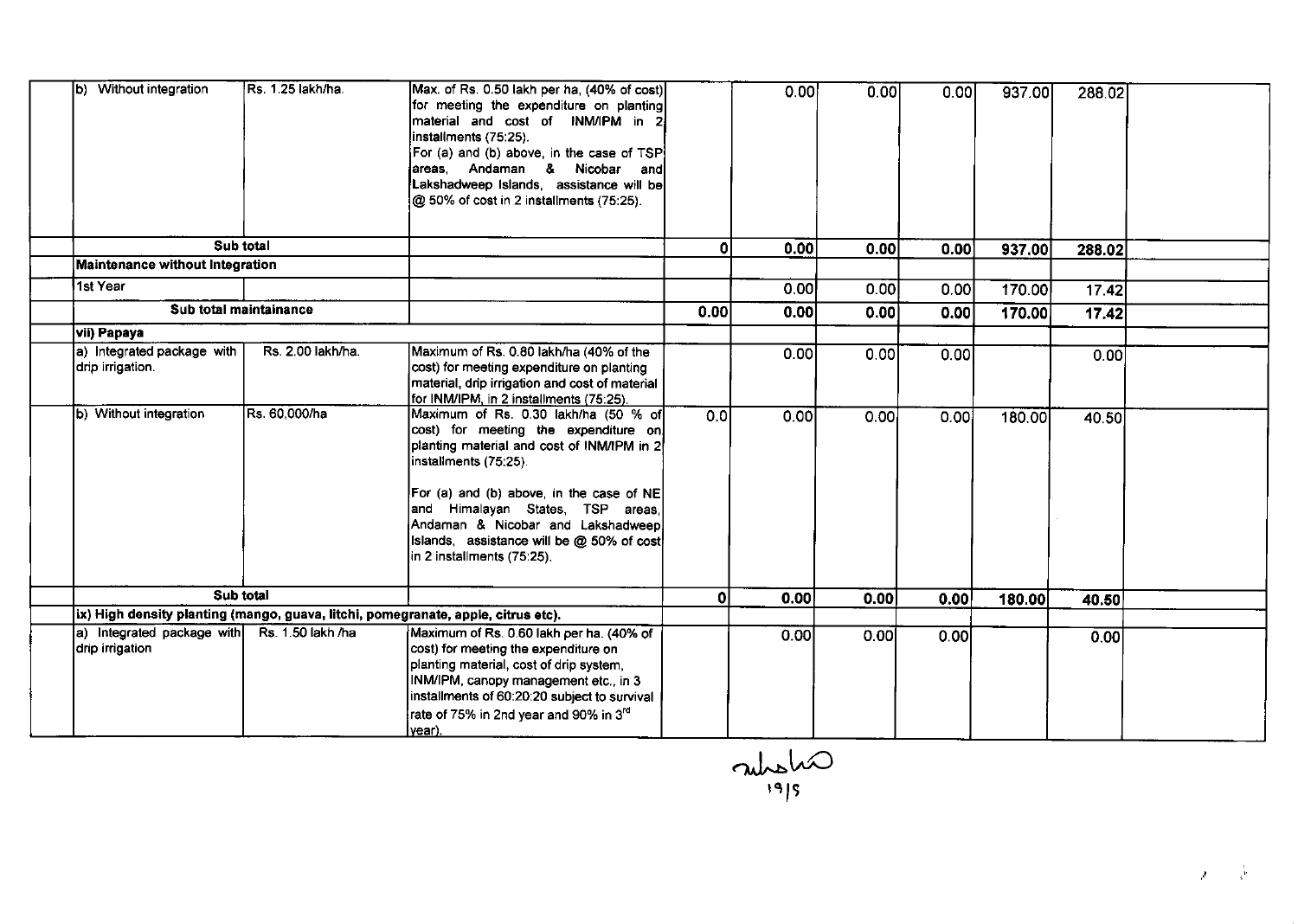|              | b) Without Integration.                                              | <b>Rs. 1.00 lakh/ha.</b> | Maximum of Rs. 0.40 lakh/ha (40% of the<br>cost) for meeting the expenditure on    |      | 0.00 | 0.00              | 0.00 |         | 0.00        |  |
|--------------|----------------------------------------------------------------------|--------------------------|------------------------------------------------------------------------------------|------|------|-------------------|------|---------|-------------|--|
|              |                                                                      |                          | planting material and cost of INM/IPM in 3<br>installments (60:20:20).             |      |      |                   |      |         |             |  |
|              |                                                                      |                          | For (a) and (b) above, in the case of TSP                                          |      |      |                   |      |         |             |  |
|              |                                                                      |                          | areas, Andaman & Nicobar and                                                       |      |      |                   |      |         |             |  |
|              |                                                                      |                          | Lakshadweep Islands, assistance will be @                                          |      |      |                   |      |         |             |  |
|              |                                                                      |                          | 50% of cost in 3 installments of 60:20:20                                          |      |      |                   |      |         |             |  |
|              |                                                                      |                          | subject to survival rate of 75% in 2nd year                                        |      |      |                   |      |         |             |  |
|              |                                                                      |                          | and 90% in 3rd year)                                                               |      |      |                   |      |         |             |  |
|              | (Mango) (5x5)                                                        | -do-                     | -do-                                                                               |      | 0.00 | 0.00              | 0.00 | 307.00  | 37.76       |  |
|              | Litchi (10x10)                                                       |                          |                                                                                    |      | 0.00 | 0.00              | 0.00 | 41.00   | 2.76        |  |
|              | Lime                                                                 | -do-                     | -do-                                                                               |      | 0.00 | 0.00              | 0.00 | 198.00  | 32.66       |  |
|              | Sub total                                                            |                          |                                                                                    | 0.00 | 0.00 | 0.00              | 0.00 | 546.00  | 73.17       |  |
|              | <b>Maintenance without Integration</b>                               |                          |                                                                                    |      |      |                   |      |         |             |  |
|              | <b>1st Year</b>                                                      |                          |                                                                                    |      |      |                   |      |         |             |  |
|              | (Mango)                                                              |                          |                                                                                    |      | 0.00 | 0.00              | 0.00 | 1292.00 | 52.97       |  |
|              | Guava                                                                |                          |                                                                                    |      | 0.00 | 0.00              | 0.00 | 234.00  | 8.97        |  |
|              | Lime                                                                 |                          |                                                                                    |      | 0.00 | 0.00              | 0.00 | 217.00  | 11.93       |  |
|              | Sweet Orange                                                         |                          |                                                                                    |      | 0.00 | 0.00              | 0.00 | 95.00   | 3.80        |  |
|              | Sub total maintainance                                               |                          |                                                                                    | 0.00 | 0.00 | 0.00              | 0.00 | 1838.00 | 77.67       |  |
|              | (b) Fruit crops other than cost intensive crops using normal spacing |                          |                                                                                    |      |      |                   |      |         |             |  |
|              | b) Without Integration                                               | Rs. 60,000/ha            | Maximum of Rs. 0.30 lakh/ha (50 % of                                               |      | 0.00 | 0.00              | 0.00 |         | 0.00        |  |
|              |                                                                      |                          | cost) for meeting the expenditure on<br>planting material and cost of INM/IPM in 3 |      |      |                   |      |         |             |  |
|              |                                                                      |                          | installments of 60:20:20.                                                          |      |      |                   |      |         |             |  |
|              | Sweet Orange (6x6)                                                   |                          |                                                                                    |      | 0.00 | 0.00              | 0.00 | 65.00   | <b>7.80</b> |  |
|              | Guava(6x6)                                                           |                          |                                                                                    |      | 0.00 | $\overline{0.00}$ | 0.00 | 233.00  | 26.80       |  |
|              | Mandarin (6x6)                                                       |                          |                                                                                    |      | 0.00 | 0.00              | 0.00 | 43.00   | 5.16        |  |
|              |                                                                      | <b>Sub total</b>         |                                                                                    | ٥l   | 0.00 | 0.00              | 0.00 | 341.00  | 39.76       |  |
|              |                                                                      |                          | Vegetable (For maximum area of 2 ha per beneficiary)                               |      |      |                   |      |         |             |  |
|              | Hybrid                                                               | Rs.50,000/ha             | 40% of cost in general areas                                                       |      | 0.00 | 0.00              | 0.00 | 995.00  | 199.00      |  |
|              | Sub-total                                                            |                          |                                                                                    | 0.00 | 0.00 | 0.00              | 0.00 | 995.00  | 199.00      |  |
| $\mathbf{3}$ | Flowers (For a maximum of 2 ha per beneficiary)                      |                          |                                                                                    |      |      |                   |      |         |             |  |
|              | <b>Cut flowers</b>                                                   |                          |                                                                                    |      |      |                   |      |         |             |  |
|              | Small & Marginal Farmers Rs. 1.00 lakh/ha                            |                          | 40% of cost                                                                        |      | 0.00 | 0.00              | 0.00 | 44.0    | 17.60       |  |
|              | Other farmers                                                        | do                       | 25% of the cost                                                                    |      | 0.00 | 0.00              | 0.00 |         | 0.00        |  |
|              | <b>Bulbulous flowers</b>                                             |                          |                                                                                    |      |      |                   |      |         |             |  |
|              | <b>Small &amp; Marginal Farmers</b>                                  | Rs. 1.50 lakh/ha         | 40 % of the cost                                                                   |      | 0.00 | 0.00              | 0.00 | 159.0   | 95.40       |  |
|              | Other farmers                                                        | do                       | 25% of cost                                                                        |      | 0.00 | 0.00              | 0.00 |         | 0.00        |  |
|              | <b>Loose Flowers</b>                                                 |                          |                                                                                    |      |      |                   |      |         |             |  |

 $\sim$ 

antonio

J.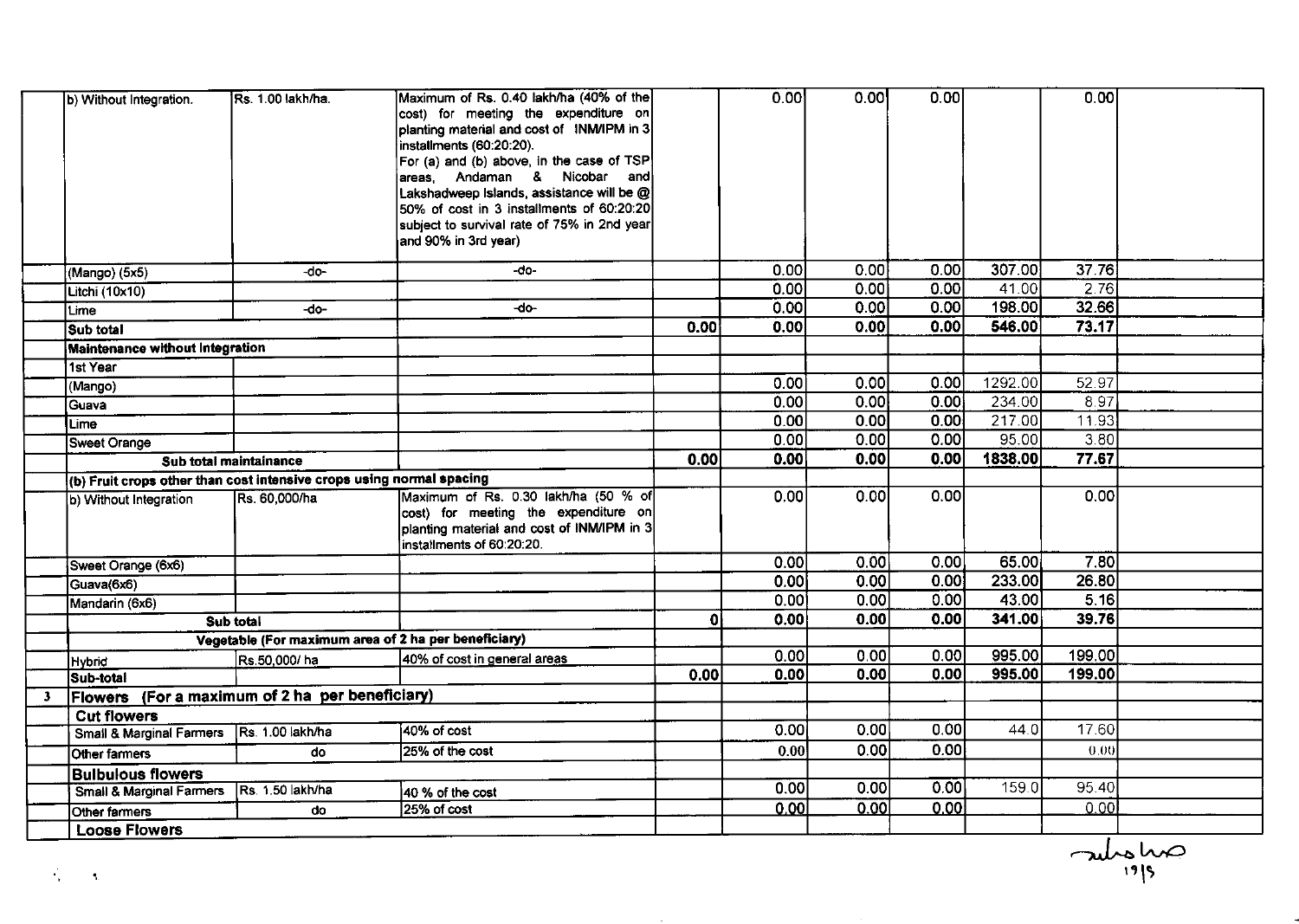|   | Small & Marginal Farmers                                      | Rs. 40,000/ha    | 40% of cost                                                                                                                                                                                                                                                                                                                                                                                                                                      |      | 0.00              | 0.00 | 0.00 | 241.0   | 38.56   |  |
|---|---------------------------------------------------------------|------------------|--------------------------------------------------------------------------------------------------------------------------------------------------------------------------------------------------------------------------------------------------------------------------------------------------------------------------------------------------------------------------------------------------------------------------------------------------|------|-------------------|------|------|---------|---------|--|
|   | Other farmers                                                 | do               | 25% of cost                                                                                                                                                                                                                                                                                                                                                                                                                                      |      | 0.00              | 0.00 | 0.00 |         | 0.00    |  |
|   | <b>Sub-total flowers</b>                                      |                  |                                                                                                                                                                                                                                                                                                                                                                                                                                                  | 0.0  | 0.00              | 0.00 | 0.00 | 444.00  | 151.56  |  |
| 4 | Spices (For a maximum area of 4 ha per beneficiary)           |                  |                                                                                                                                                                                                                                                                                                                                                                                                                                                  |      |                   |      |      |         |         |  |
|   |                                                               |                  |                                                                                                                                                                                                                                                                                                                                                                                                                                                  |      |                   |      |      |         |         |  |
|   | Seed spice and<br>Rhizomatic spices                           | Rs.30,000/ha     | Maximum of Rs. 12,000/- per ha. (40% of<br>cost) for meeting the expenditure on<br>planting material and cost of material for<br>INM/IPM etc).                                                                                                                                                                                                                                                                                                   |      | 0.00              | 0.00 | 0.00 | 732.00  | 87.84   |  |
|   | <b>Perennial spices</b><br>(black pepper)                     | Rs. 50,000/ha    | Maximum of Rs. 20,000/- per ha (@40% of<br>cost) for meeting the expenditure on<br>planting material and cost of material for<br>INM/IPM etc.<br>For (i) and (ii) above, in the case of TSP<br>areas, Andaman and Lakshadweep<br>Islands, assistance will be @ 50% of cost.                                                                                                                                                                      |      | $\overline{0.00}$ | 0.00 | 0.00 | 50.00   | 10.00   |  |
|   | <b>Sub-total spices</b>                                       |                  |                                                                                                                                                                                                                                                                                                                                                                                                                                                  | ٥l   | 0.00              | 0.00 | 0.00 | 782.00  | 97.84   |  |
|   | Plantation crops (For a maximum area of 4 ha per beneficiary) |                  |                                                                                                                                                                                                                                                                                                                                                                                                                                                  |      |                   |      |      |         |         |  |
|   | <b>Cashew</b>                                                 |                  |                                                                                                                                                                                                                                                                                                                                                                                                                                                  |      |                   |      |      |         |         |  |
|   | a) Integrated package<br>with drip irrigation                 | Rs. 1.00 lakh/ha | Rs. 0.40 lakh per ha (40% of cost) for<br>meeting the expenditure on planting<br>material and cost of material for drip<br>system, INM/IPM etc) in 3 installments of<br>60:20:20 subject to survival rate of 50% in<br>second year and 90% in third year.                                                                                                                                                                                        | n    | 0.00              | 0.00 | 0.00 |         | 0.00    |  |
|   | b) Without integration                                        | Rs. 50,000/ha    | Rs.0.20 lakh per ha (40 % of cost) for<br>meeting the expenditure on planting<br>material and cost of material for INM/IPM in<br>3 installments of 60:20:20 subject to<br>survival rate of 75% in second year and<br>90% in third year for a maximum area of 4<br>ha per beneficiary.<br>For (a) and (b) above, in the case of TSP<br>areas, Andaman & Nicobar and<br>Lakshadweep Islands assistance will be @<br>50% of cost in 3 installments. |      | 0.001             | 0.00 | 0.00 | 5.00    | 0.60    |  |
|   | Sub-total                                                     |                  |                                                                                                                                                                                                                                                                                                                                                                                                                                                  | ΩI   | 0.00              | 0.00 | 0.00 | 5.00    | 0.60    |  |
|   | <b>Grand Total Area Expansion</b>                             |                  |                                                                                                                                                                                                                                                                                                                                                                                                                                                  | 0.00 | 0.00              | 0.00 | 0.00 | 4654.00 | 1057.95 |  |
|   | <b>Grand Total Area Expansion maintenance</b>                 |                  |                                                                                                                                                                                                                                                                                                                                                                                                                                                  | 0.00 | 0.00              | 0.00 | 0.00 | 2008.00 | 95.09   |  |
|   | <b>Mushrooms</b>                                              |                  |                                                                                                                                                                                                                                                                                                                                                                                                                                                  |      |                   |      |      |         |         |  |
|   | <b>Production unit</b>                                        |                  |                                                                                                                                                                                                                                                                                                                                                                                                                                                  |      |                   |      |      |         |         |  |

 $\sim$ 

 $\frac{1}{\sqrt{2\pi}}$ re ls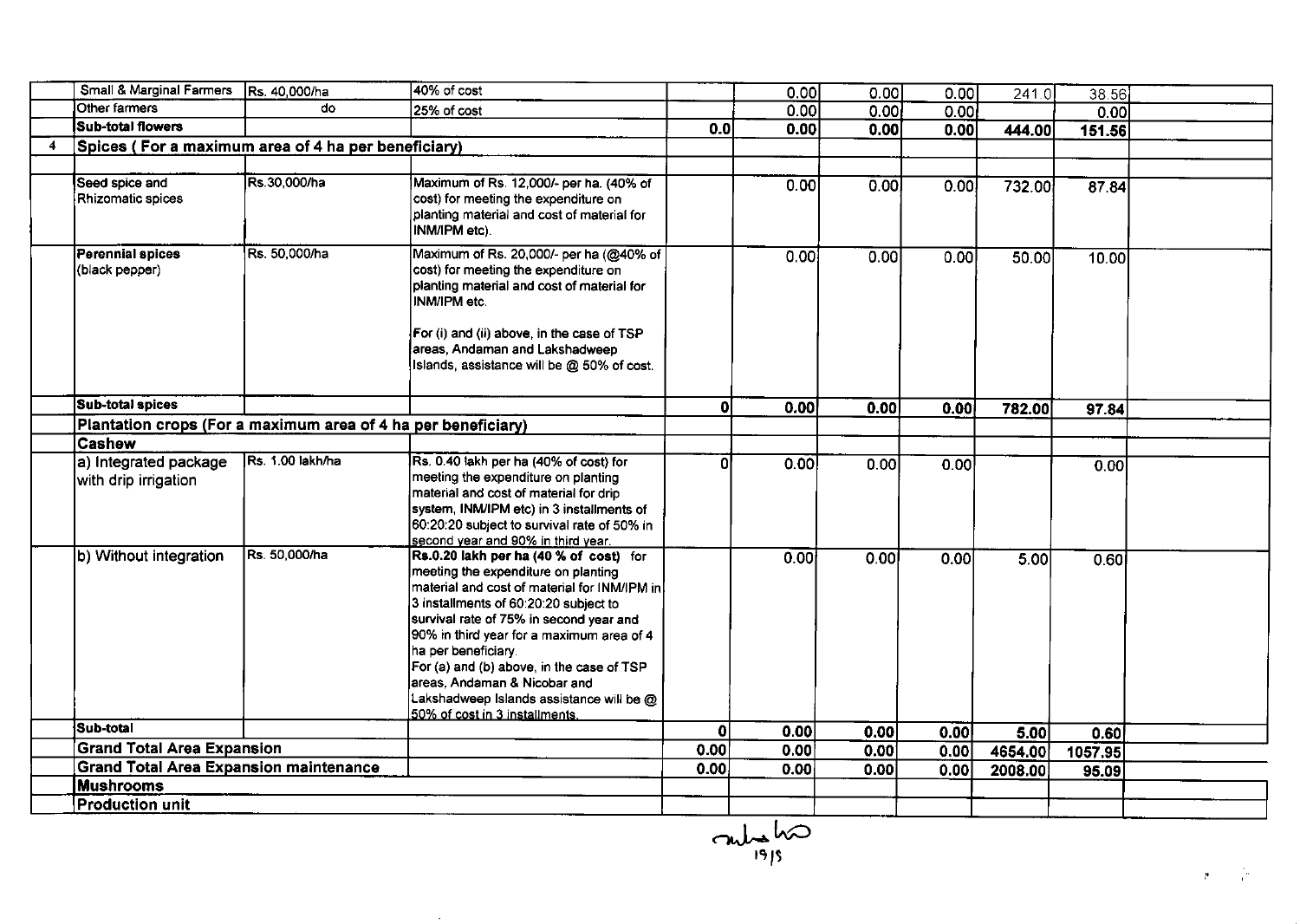|    | Public Sector                                                                    | Rs. 20.00 lakh/ unit                                                 | 100% of the cost.                                                                                                                                      |          | 0.00   | 0.00              | 0.00              |        | 0.00   |                                                          |
|----|----------------------------------------------------------------------------------|----------------------------------------------------------------------|--------------------------------------------------------------------------------------------------------------------------------------------------------|----------|--------|-------------------|-------------------|--------|--------|----------------------------------------------------------|
|    | Private Sector                                                                   | Rs. 20.00 lakh/ unit                                                 | 40% of cost for private sector, for meeting<br>the expenditure on infrastructure, as credit<br>linked back ended subsidy.                              |          | 0.00   | 0.00              | 0.00              |        | 0.00   |                                                          |
|    | İSub-total mushrooms                                                             |                                                                      |                                                                                                                                                        | 0.00     | 0.00   | 0.00              | 0.00              | 0.00   | 0.00   |                                                          |
| 5. | Rejuvenation/replacement<br>of senile plantation including<br>Canopy management. | Rs. 40,000/ha                                                        | 50% of the total cost subject to a maximum<br>of Rs. 20,000/ha limited to two ha per<br>beneficiary.                                                   |          | 0.00   | 0.00              | 0.00              | 516.00 |        | 103.20 To be implemented as per<br>quidelines circulated |
|    | Sub-total                                                                        |                                                                      |                                                                                                                                                        | οl       | 0.00   | 0.00              | 0.00              | 516.00 | 103.20 |                                                          |
|    | <b>Creation of Water resources</b>                                               |                                                                      |                                                                                                                                                        |          |        |                   |                   |        |        |                                                          |
|    | <b>Community tanks</b>                                                           |                                                                      |                                                                                                                                                        |          |        |                   |                   |        |        |                                                          |
|    |                                                                                  |                                                                      | i) Community tanks/on farm ponds/on farm water reservoirs with use of<br>plastic/RCC lining - (10 ha. of command area, with pond size of 100m x 100m x |          |        |                   |                   |        |        |                                                          |
|    | plastic/RCC lining                                                               |                                                                      | Community tanks/on farm ponds/on farm water reservoirs with use of                                                                                     |          |        |                   |                   |        |        |                                                          |
|    | Plain areas                                                                      | Rs. 20.00 lakh in plain                                              | 100% of cost for 10 ha command                                                                                                                         |          | 0.0    | 0.00              | 0.00              | 27.0   | 540.0  |                                                          |
|    | Hilly areas.                                                                     |                                                                      | Rs. 25 lakh/ unit for Hilly 100% of cost for 10 ha command                                                                                             |          | 0.00   | 0.00              | 0.00              |        | 0.00   |                                                          |
|    | 20mx20mx3m                                                                       | ii) Water harvesting system for individuals- for storage of water in |                                                                                                                                                        |          |        |                   |                   |        |        |                                                          |
|    | Plain areas                                                                      | areas and                                                            | Rs. 1.50 lakh/unit in plain 50% of cost. Maintenance to be ensured<br>by the beneficiary.                                                              |          | 0.0    | 0.00              | 0.00              | 37.00  | 27.75  |                                                          |
|    | Hilly areas.                                                                     | areas                                                                | Rs. 1.80 lakh/unit in hilly 50% of cost. Maintenance to be ensured<br>by the beneficiary.                                                              |          | 0.00   | 0.00              | 0.00              |        | 0.00   |                                                          |
|    | Sub-total                                                                        |                                                                      |                                                                                                                                                        | $\Omega$ | 0.00   | 0.00              | 0.00              | 64.00  | 567.75 |                                                          |
| 5  |                                                                                  | <b>Protected cultivation</b>                                         |                                                                                                                                                        |          |        |                   |                   |        |        |                                                          |
|    | (b) Naturally ventilated system                                                  |                                                                      |                                                                                                                                                        |          |        |                   |                   |        |        |                                                          |
|    | (i) Tubular structur                                                             | Rs.1060/Sq.m                                                         | 50% of the cost limited to 4000 Sq.m per<br>beneficiary.                                                                                               | 4.001    | 212.00 | 127.20            | 84.80             | 0.76   | 40.17  |                                                          |
|    | iii) Bamboo structure                                                            | Rs. 450/Sq. m                                                        | 50% of the cost limited to 20 units (each<br>unit should not exceed 200 Sqm per<br>beneficiary.                                                        | 3.00     | 54.00  | 32.40             | 21.60             | 0.52   | 9.27   |                                                          |
|    | iii) Bamboo structure                                                            | Rs. 518/Sq. m for hilly<br>areas                                     | 50% of the cost limited to 20 units (each<br>unit should not exceed 200 Sqm per<br>beneficiarv.                                                        |          | 0.001  | 0.00 <sub>l</sub> | 0.00 <sub>l</sub> |        | 0.00   |                                                          |
|    | c) Plastic Mulching                                                              |                                                                      |                                                                                                                                                        |          |        | 0.00              | 0.00              |        |        |                                                          |
|    | <b>Plastic Mulching</b>                                                          | Rs. 32,000/ha                                                        | 50% of the total cost limited to 2 ha per<br>Ibeneficiarv.                                                                                             | 40.00    | 6.40   | 3.84              | 2.56              | 25.00  | 4.00   |                                                          |
|    | <b>Plastic Mulching</b>                                                          | Rs. 36,800/ha for hilly<br>areas                                     | 50% of the total cost limited to 2 ha per<br>lbeneficiarv.                                                                                             |          | 0.00   | 0.00              | 0.00              |        | 0.00   |                                                          |
|    | d) Shade Net House                                                               |                                                                      |                                                                                                                                                        |          |        | 0.001             | 0.00              |        |        |                                                          |

autolis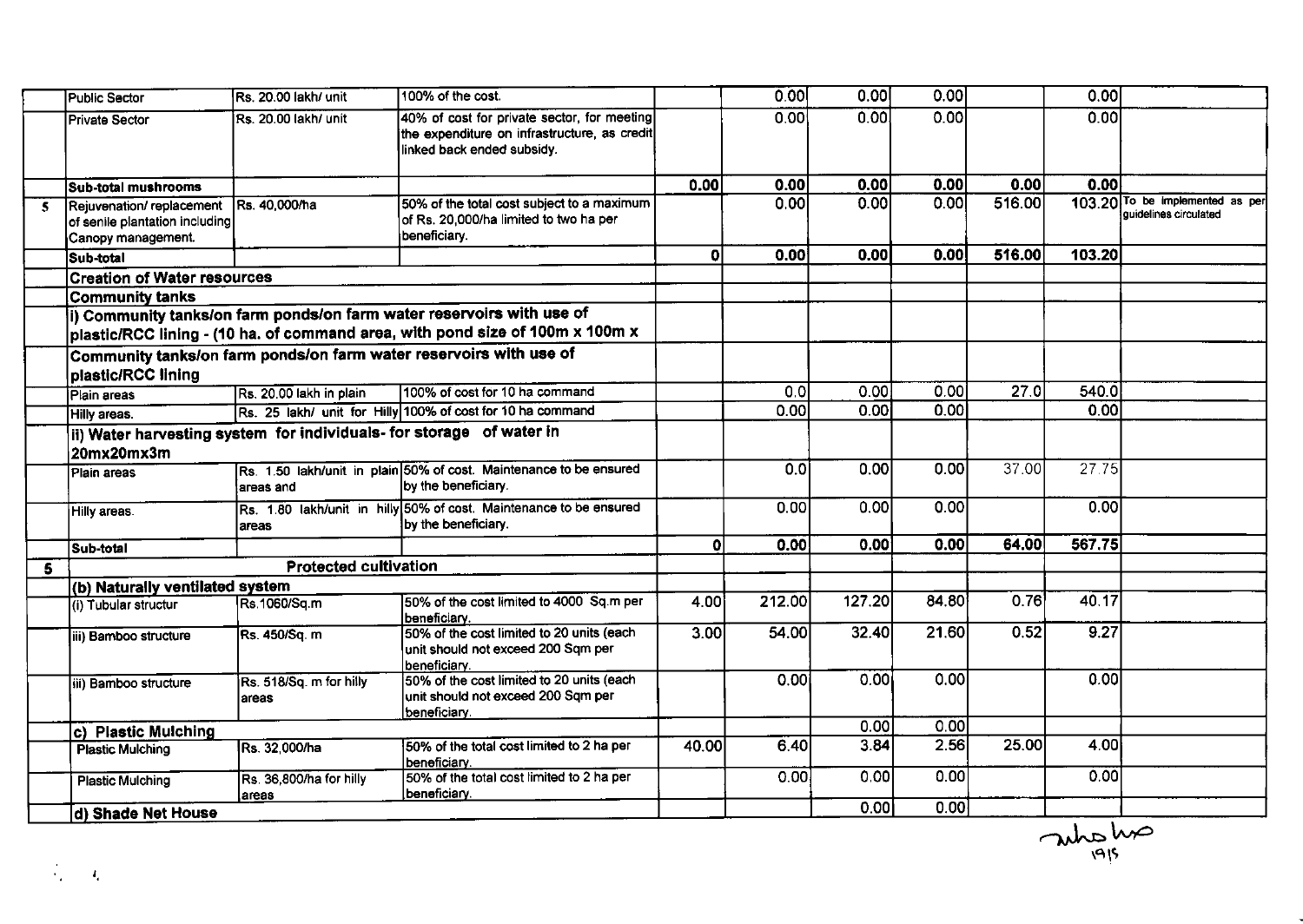|              | i) Tubular structure                                                                                          | Rs. 710/Sq.m                                                                              | 50% of cost limited to 4000 Sq.m per<br>beneficiary.                                                                                                                                                                                                                 | 3.50  | 124.25 | 74.55  | 49.70  | 1.56   | 55.38  |                                                                                              |
|--------------|---------------------------------------------------------------------------------------------------------------|-------------------------------------------------------------------------------------------|----------------------------------------------------------------------------------------------------------------------------------------------------------------------------------------------------------------------------------------------------------------------|-------|--------|--------|--------|--------|--------|----------------------------------------------------------------------------------------------|
|              | iii) Bamboo structure                                                                                         | Rs.360/Sq.m                                                                               | 50% of cost limited to 20 units (each unit<br>not to exceed<br>200 sq. m) per<br>beneficiary.                                                                                                                                                                        | 2.50  | 45.00  | 27.00  | 18.00  | 2.64   | 47.52  |                                                                                              |
|              | iii) Bamboo structure                                                                                         | Rs. 414/Sq. m for hilly<br>lareas                                                         | 50% of cost limited to 20 units (each unit<br>not to exceed<br>$200$ sq. m) per<br>beneficiary.                                                                                                                                                                      |       | 0.00   | 0.00   | 0.00   |        | 0.00   |                                                                                              |
|              | <b>Plastic Tunnels</b>                                                                                        | Rs. 60/Sq.m                                                                               | 50% of cost limited 1000 sq. m per<br>beneficiary.                                                                                                                                                                                                                   | 1.00  | 3.00   | 1.80   | 1.20   | 0.20   | 0.60   |                                                                                              |
|              | <b>Plastic Tunnels</b>                                                                                        | Rs.75/Sq.m for hilly areas.                                                               | 50% of cost limited 1000 sq. m per<br>beneficiary.                                                                                                                                                                                                                   |       | 0.00   | 0.00   | 0.00   |        | 0.00   |                                                                                              |
|              | Walk in tunnels                                                                                               | Rs. 600/ Sq.m                                                                             | 50% of the cost limited to 4000 sq.m. (each<br>unit not to exceed 800 Sq. m per<br>beneficiary).                                                                                                                                                                     |       | 0.00   | 0.00   | 0.00   |        | 0.00   |                                                                                              |
|              | e) Anti Bird/Anti Hail Nets Rs.35/- per Sq.m                                                                  |                                                                                           | 50% of cost limited to 5000 Sq.m per<br>beneficiary.                                                                                                                                                                                                                 | 15.00 | 26.25  | 15.75  | 10.50  | 1.00   | 1.75   |                                                                                              |
|              | f) Cost of planting material & Rs.140/Sq. m<br>cultivation of high value<br>vegetables grown in poly<br>house |                                                                                           | 50% of cost limited to 4000 Sq.m per<br>beneficiary                                                                                                                                                                                                                  | 8.50  | 59.50  | 35.70  | 23.80  | 3.50   | 24.50  |                                                                                              |
|              | g) Cost of planting material<br>& cultivation of Orchid &<br>Anthurium under poly<br>house/shade net house.   | Rs. 700/Sq.m                                                                              | 50% of cost limited to 4000 Sq. m per<br>beneficiary.                                                                                                                                                                                                                | 0.50  | 17.50  | 10.50  | 7.00   | 0.15   | 5.25   |                                                                                              |
|              | h) Cost of planting material<br>& cultivation of Carnation &<br>Gerbera under poly<br>house/shade net house.  | Rs. 610/Sq.m                                                                              | 50% of cost limited to 4000 Sq. m per<br>beneficiary.                                                                                                                                                                                                                | 4.00  | 122.00 | 73.20  | 48.80  | 0.55   | 16.78  |                                                                                              |
|              | i) Cost of planting material<br>& cultivation of Rose and<br>lilum under poly<br>house/shade net house        | Rs. 426/Sq.m                                                                              | 50% of cost limited to 4000 Sq. m per<br>beneficiary.                                                                                                                                                                                                                | 1.00  | 21.30  | 12.78  | 8.52   | 0.08   | 1.70   |                                                                                              |
|              | Sub-total protected cultivation                                                                               |                                                                                           |                                                                                                                                                                                                                                                                      | 83.00 | 691.20 | 414.72 | 276.48 | 35.95  | 206.92 |                                                                                              |
| $\mathbf{7}$ | <b>Adoption Organic Farming</b>                                                                               |                                                                                           |                                                                                                                                                                                                                                                                      |       |        |        |        |        |        |                                                                                              |
|              | iii) Vermi compost Units /organic input production unit                                                       |                                                                                           |                                                                                                                                                                                                                                                                      |       |        |        |        |        |        |                                                                                              |
|              | i) Vermi compost Units                                                                                        | Rs.1,00,000/ unit for<br>permanent structure and<br>Rs. 16,000/unit for HDPE<br>Vermibed. | 50% of cost conforming to the size of the<br>unit of 30'x8'x2.5' dimension of permanent<br>structure to be administered on pro-rata<br>basis. 50% of cost conforming to the size<br>of 96 cft (12'x4'x2') and IS 15907:2010 to<br>be administered on pro-rata basis. |       | 0.00   | 0.00   | 0.00   | 283.00 |        | 141.50 Designs para meter of HDPE<br>beds will conformer to BIS<br>standards (IS 15907:2010) |
|              | ii) Vermibeds                                                                                                 | do                                                                                        | do                                                                                                                                                                                                                                                                   |       | 0.00   | 0.00   | 0.00   | 53.00  | 4.24   |                                                                                              |
|              | Sub-total                                                                                                     |                                                                                           |                                                                                                                                                                                                                                                                      | 0.00  | 0.00   | 0.00   | 0.00   | 336.00 | 145.74 |                                                                                              |

 $\nabla$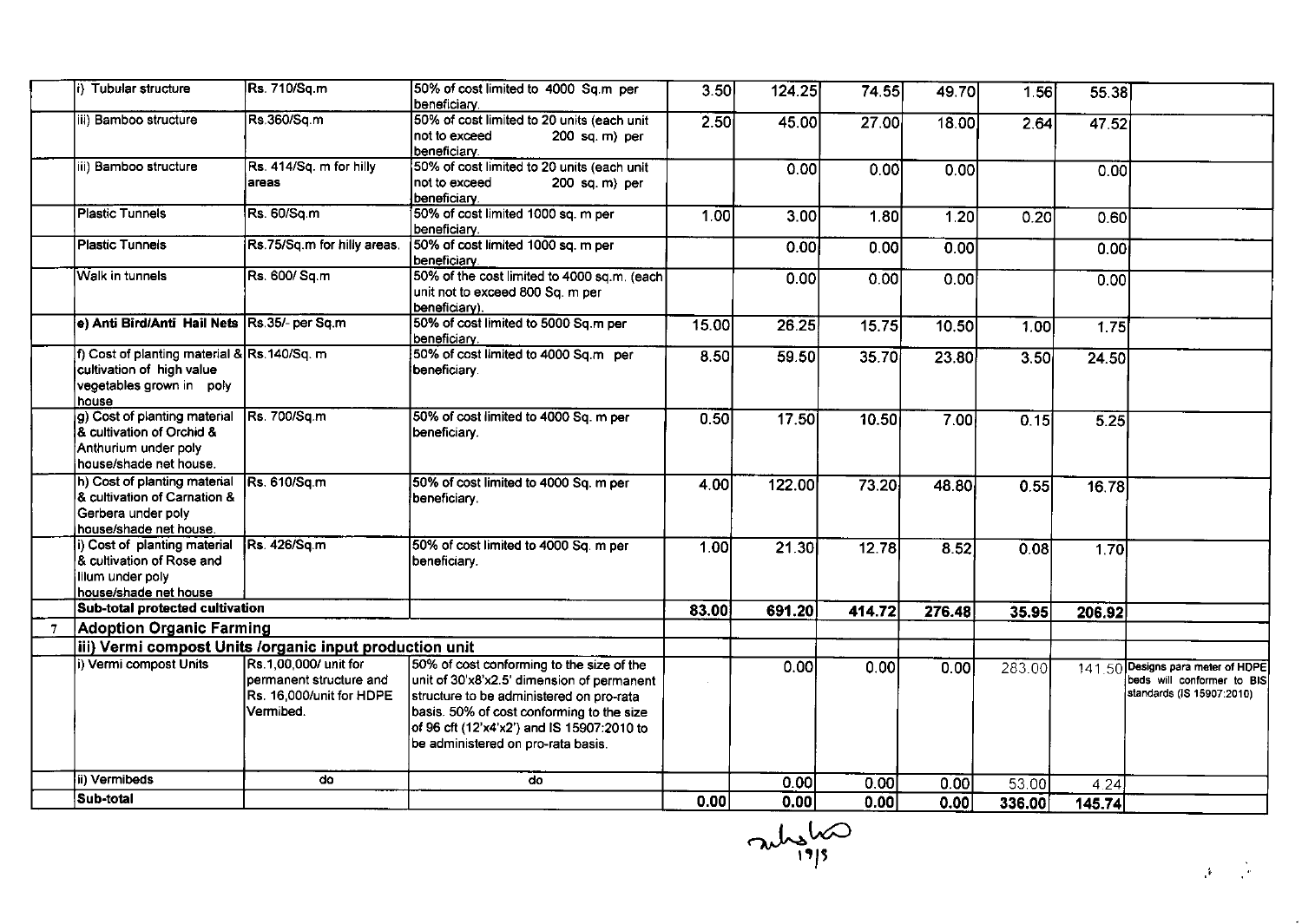|          | <b>Certification for Good</b><br><b>Agricultural Practices</b><br>(GAP), Including<br>infrastructure               | Rs. 10,000/ha              | 50% of the cost for maximum of<br>4ha/beneficiary                                                                                                                                                                                     |              | 0.00 | 0.00 | 0.00 |         | 0.00             |                              |
|----------|--------------------------------------------------------------------------------------------------------------------|----------------------------|---------------------------------------------------------------------------------------------------------------------------------------------------------------------------------------------------------------------------------------|--------------|------|------|------|---------|------------------|------------------------------|
|          | <b>CoE</b>                                                                                                         |                            |                                                                                                                                                                                                                                       |              |      |      |      |         |                  |                              |
|          | <b>Centre of Excellence for</b><br><b>Horticulture</b>                                                             | Rs.1000.00 lakh/ centre    | 100% of cost to public sector. This can be<br>established through bi-lateral co-operation<br>also.                                                                                                                                    |              |      | 0.00 | 0.00 |         |                  | Project to be submitted      |
|          | <b>Centre of Excellence for</b><br><b>Fruit (New project)</b>                                                      | Rs.1000.00 lakh/ centre    | 100% of cost to public sector. This can be<br>established through bi-lateral co-operation<br>also.                                                                                                                                    |              |      | 0.00 | 0.00 |         |                  |                              |
|          | <b>Total CoE</b>                                                                                                   |                            |                                                                                                                                                                                                                                       | $\mathbf{0}$ | 0.00 | 0.00 | 0.00 | 0.00    | 0.00             |                              |
| $\bf{8}$ | Pollination support through beekeeping                                                                             |                            |                                                                                                                                                                                                                                       |              |      |      |      |         |                  |                              |
|          | Production of nucleus stock Rs. 20.00 lakh<br>(Public sector)                                                      |                            | 100% of the cost.                                                                                                                                                                                                                     |              | 0.00 | 0.00 | 0.00 |         | 0.001            |                              |
|          | Production of bee<br>colonies by bee breeder                                                                       | <b>Rs. 10.00 lakh</b>      | 40% of cost for producing min. of 2000<br>colonies / year                                                                                                                                                                             |              | 0.00 | 0.00 | 0.00 |         | 0.00             |                              |
|          | Honey bee colony                                                                                                   |                            | Rs.2000/colony of 8 frames 40% of cost limited to 50 colonies /<br>beneficiarv.                                                                                                                                                       |              | 0.00 | 0.00 | 0.00 | 505.00  | 4.04             |                              |
|          | <b>Hives</b>                                                                                                       | Rs 2000/ per hive.         | 40% of cost limited to 50 colonies /<br>beneficiarv.                                                                                                                                                                                  |              | 0.00 | 0.00 | 0.00 | 505.00  | 4.04             |                              |
|          | Equipment including honey Rs. 20,000/set<br>extractor (4 frame), food<br>grade container (30 kg), net,             |                            | 40% of the cost limited to one set per<br>beneficiary.                                                                                                                                                                                |              | 0.00 | 0.00 | 0.00 |         | 0.00             |                              |
|          | Sub-total                                                                                                          |                            |                                                                                                                                                                                                                                       | $\mathbf{0}$ | 0.00 | 0.00 | 0.00 | 1010.00 | 8.08             |                              |
| 9        | <b>Horticulture Mechanization</b>                                                                                  |                            |                                                                                                                                                                                                                                       |              |      |      |      |         |                  |                              |
|          | ii) Power Tiller                                                                                                   |                            |                                                                                                                                                                                                                                       |              |      |      |      |         |                  |                              |
|          | b) Power tiller (8 BHP &<br>above)                                                                                 | 1.50 lakh per unit         | Subject to a maximum of Rs.0.60 lakh/unit<br>for general category farmers, and in the<br>case if SC, ST, Small & Marginal farmers,<br>women farmers and beneficiaries in NE<br>states, subject of a maximum of Rs. 0.75<br>lakh/unit. |              | 0.00 | 0.00 | 0.00 | 57.00   | 34.20            |                              |
|          |                                                                                                                    |                            |                                                                                                                                                                                                                                       | $\mathbf{0}$ | 0.00 | 0.00 | 0.00 | 57.00   | 34.20            |                              |
|          | Sub-total<br><b>Technology</b><br>Dissemination through<br>demonstration/ Front Line<br><b>Demonstration (FLD)</b> | Rs. 25.00 lakh             | 75 % of cost in farmers' field and 100% of<br>cost in farms belonging to Public Sector,<br>SAUs etc. No change                                                                                                                        |              | 0.00 | 0.00 | 0.00 |         |                  | 0.00 Project to be submitted |
|          | Private                                                                                                            | Rs. 25.00 lakh             | 75 % of cost in farmers' field and 100% of<br>cost in farms belonging to Public Sector,<br>SAUs etc. No change                                                                                                                        |              | 0.00 | 0.00 | 0.00 |         | 0.00             |                              |
|          | <b>Total FLD</b>                                                                                                   |                            |                                                                                                                                                                                                                                       | $\mathbf{0}$ | 0.00 | 0.00 | 0.00 |         | 0.00             |                              |
| 10       | Human Resource Development (HRD)                                                                                   |                            |                                                                                                                                                                                                                                       |              |      |      |      |         |                  |                              |
|          |                                                                                                                    | <b>Training of farmers</b> |                                                                                                                                                                                                                                       |              |      |      |      |         |                  |                              |
|          | $\Gamma_{\rm e}$                                                                                                   |                            |                                                                                                                                                                                                                                       |              |      |      |      |         | $C_{\text{max}}$ |                              |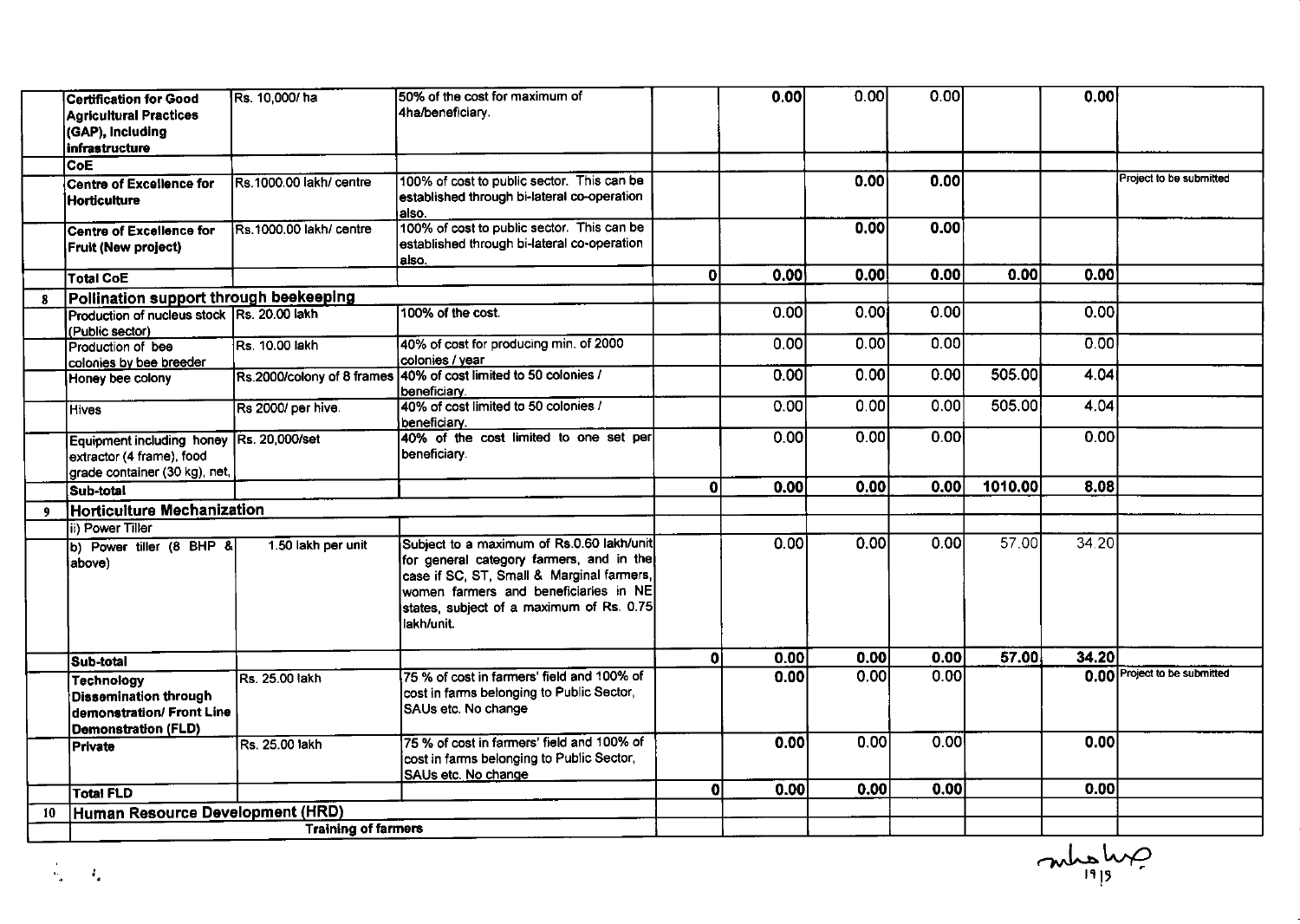|              | <b>Within the State</b>                                                                                       | Rs. 1000/day per farmer<br>including transport                    | 100% of the cost.                                                                                                                                                                      |      | 0.00  | 0.00  | 0.00  | 171.00 | $\overline{51.30}$ |                                                                                                                                              |
|--------------|---------------------------------------------------------------------------------------------------------------|-------------------------------------------------------------------|----------------------------------------------------------------------------------------------------------------------------------------------------------------------------------------|------|-------|-------|-------|--------|--------------------|----------------------------------------------------------------------------------------------------------------------------------------------|
|              | Sub-total                                                                                                     |                                                                   |                                                                                                                                                                                        | 0.00 | 0.00  | 0.00  | 0.00  | 171.00 | 51.30              |                                                                                                                                              |
| $\mathbf{u}$ |                                                                                                               | INTEGRATED POST HARVEST MANAGEMENT                                |                                                                                                                                                                                        |      |       |       |       |        |                    |                                                                                                                                              |
|              | Pack house / On farm<br>collection & storage unit                                                             | Rs. 4.00 lakh/unit with size 50% of the capital cost.<br>of 9Mx6M |                                                                                                                                                                                        | 20   | 40.00 | 24.00 | 16.00 | 5.00   |                    | 10.00 Minutes of SLEC meeting<br>to be submitted along with<br>details of beneficiareis,<br>locaiton, etc to facilitate<br>release of funds. |
|              | Integrated pack house with<br>facilities for conveyer belt.<br>sorting, grading units,<br>washing, drying and | Rs. 50.00 lakh per unit with<br>size of 9Mx18M                    | Credit linked back-ended subsidy @ 35%<br>of the cost of project in general areas and<br>50% of cost in case Hilly & Scheduled<br>areas, per beneficiary.                              |      |       |       |       |        |                    |                                                                                                                                              |
|              | a) General Area                                                                                               | size of 9Mx18M                                                    | Rs. 50.00 lakh per unit with Credit linked back-ended subsidy @ 35%<br>of the cost of project in general areas and<br>50% of cost in case Hilly & Scheduled<br>areas, per beneficiary. |      | 35.00 | 21.00 | 14.00 |        | 0.00               |                                                                                                                                              |
|              | b) Hilly Area                                                                                                 | Rs. 50.00 lakh per unit with<br>size of 9Mx18M                    | Credit linked back-ended subsidy @ 35%<br>of the cost of project in general areas and<br>50% of cost in case Hilly & Scheduled<br>areas, per beneficiary.                              |      | 0.00  | 0.00  | 0.00  |        | 0.00               |                                                                                                                                              |
|              | Pre-cooling unit                                                                                              | Rs. 25.00 lakh / unit with<br>capacity of<br>6MT.                 | Credit linked back-ended subsidy @ 35%<br>of the cost of project in general areas and<br>50% of cost in case Hilly & Scheduled<br>areas, per beneficiary.                              | 21   | 17.50 | 10.50 | 7.00  |        | 0.00               |                                                                                                                                              |
|              | Pre-cooling unit (Hilly areas) Rs. 25.00 lakh / unit with                                                     | capacity of<br>6MT.                                               | Credit linked back-ended subsidy @ 35%<br>of the cost of project in general areas and<br>50% of cost in case Hilly & Scheduled<br>areas, per beneficiary.                              |      | 0.00  | 0.00  | 0.00  |        | 0.00               |                                                                                                                                              |
|              | Cold room (staging)                                                                                           | Rs. 15.00 lakh/ unit of 30<br>MT capacity                         | Credit linked back-ended subsidy @ 35%<br>of the cost of project in general areas and<br>50% of cost in case Hilly & Scheduled<br>areas, per beneficiary.                              | э    | 15.75 | 9.45  | 6.30  |        | 0.00               |                                                                                                                                              |
|              | Cold room (staging) (Hilly<br>areas)                                                                          | Rs. 15.00 lakh/ unit of 30<br>MT capacity                         | Credit linked back-ended subsidy @ 35%<br>of the cost of project in general areas and<br>50% of cost in case Hilly & Scheduled<br>areas, per beneficiary.                              |      | 0.00  | 0.00  | 0.00  |        | 0.00               |                                                                                                                                              |
|              | Mobile pre- cooling unit                                                                                      | Rs. 25.00 lakh                                                    | Credit linked back-ended subsidy @ 35%<br>of the cost of project in general areas and<br>50% of cost in case Hilly & Scheduled<br>areas, per beneficiary.                              |      | 0.00  | 0.00  | 0.00  |        | 0.00               |                                                                                                                                              |
|              | Mobile pre- cooling unit<br>(Hilly areas)                                                                     | Rs. 25.00 lakh                                                    | Credit linked back-ended subsidy @ 35%<br>of the cost of project in general areas and<br>50% of cost in case Hilly & Scheduled<br>areas, per beneficiary.                              |      | 0.00  | 0.00  | 0.00  |        | 0.00               |                                                                                                                                              |
|              |                                                                                                               | Cold Storage (Construction, Expansion and Modernisation)          |                                                                                                                                                                                        |      |       |       |       |        |                    |                                                                                                                                              |

 $\frac{2}{\sqrt{1915}}$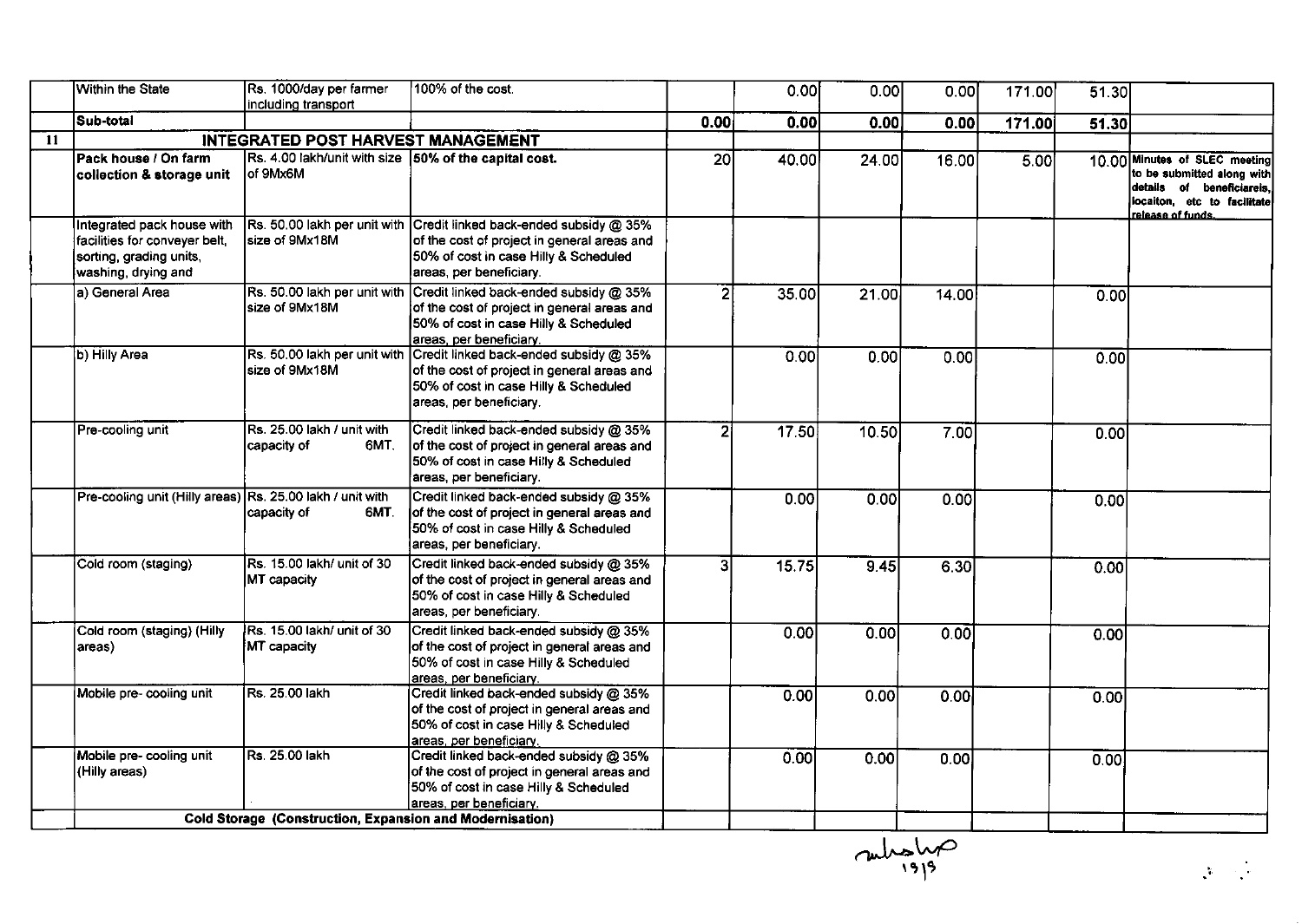| Mobile pre-cooling unit<br>(Hilly areas)               | Rs. 25.00 lakh                                                                                                                                                         | Credit linked back-ended subsidy @ 35%<br>of the cost of project in general areas and<br>50% of cost in case Hilly & Scheduled                               |                 | 0.00   | 0.00   | 0.00   | 0.00 |                                                                                                                              |
|--------------------------------------------------------|------------------------------------------------------------------------------------------------------------------------------------------------------------------------|--------------------------------------------------------------------------------------------------------------------------------------------------------------|-----------------|--------|--------|--------|------|------------------------------------------------------------------------------------------------------------------------------|
|                                                        |                                                                                                                                                                        | areas, per beneficiary.                                                                                                                                      |                 |        |        |        |      |                                                                                                                              |
|                                                        | Cold Storage (Construction, Expansion and Modernisation)                                                                                                               |                                                                                                                                                              |                 |        |        |        |      |                                                                                                                              |
|                                                        |                                                                                                                                                                        | i) Cold storage units Type 1 - basic mezzanine structure with large chamber (of >250 MT) type                                                                |                 |        |        |        |      |                                                                                                                              |
| a) General Area                                        | Rs. 8,000/MT, (max 5,000<br><b>MT</b> capacity)                                                                                                                        | Credit linked back-ended subsidy @ 35%<br>of the cost of project in general areas and<br>50% of cost in case Hilly & Scheduled<br>areas, per beneficiary.    | 51              | 700.00 | 420.00 | 280.00 | 0.00 |                                                                                                                              |
| Technology induction and modernisation of cold-chain   |                                                                                                                                                                        |                                                                                                                                                              |                 |        |        |        |      |                                                                                                                              |
| a) General Area                                        | lMax Rs. 250.00 lakh for<br>modernization of PLC<br>equipment, packaging<br>lines, dock levelers,<br>advanced graders,<br>alternate technologies,<br>stacking systems, | Credit linked back-ended subsidy @ 35%<br>of the cost of project in general areas and<br>50% of cost in case Hilly & Scheduled<br>areas, per beneficiary.    | $\overline{20}$ | 245.00 | 147.00 | 98.00  |      | 0.00 Project to be submitted                                                                                                 |
| Ripening chamber<br>project in general areas           | Rs. 1.00 lakh/MT.                                                                                                                                                      | -do-                                                                                                                                                         | 31              | 315.00 | 189.00 | 126.00 |      | $0.00$ 300 MT                                                                                                                |
| Ripening chamber<br>project in Hilly areas             | Rs. 1.00 lakh/MT.                                                                                                                                                      | -do-                                                                                                                                                         |                 | 0.00   | 0.00   | 0.00   | 0.00 |                                                                                                                              |
| <b>Evaporative / low energy</b><br>cool chamber (8 MT) | Rs. 5.00 lakh/unit                                                                                                                                                     | 50% of the total cost.                                                                                                                                       |                 | 0.00   | 0.00   | 0.00   |      | 0.00 Minutes of SLEC meeting to<br>be submitted along with<br>beneficiareis.<br>details<br>of<br>locaiton, etc to facilitate |
| Primary/ Mobile / Minimal processing unit              |                                                                                                                                                                        |                                                                                                                                                              |                 |        |        |        |      | Project to be submitted                                                                                                      |
| a) General Area                                        | Rs. 25.00 lakh/unit.                                                                                                                                                   | Credit linked back-ended subsidy @ 40%<br>of the capital cost of project in general<br>areas and 55% in case of Hilly &<br>Scheduled areas, per beneficiary. | 6               | 60.00  | 36.00  | 24.00  | 0.00 |                                                                                                                              |
| b) Hilly Area                                          | Rs. 25.00 lakh/unit.                                                                                                                                                   | Credit linked back-ended subsidy @ 40%<br>of the capital cost of project in general<br>areas and 55% in case of Hilly &<br>Scheduled areas, per beneficiary. |                 | 0.00   | 0.00   | 0.00   |      | 0.00 Project to be submitted                                                                                                 |
| Preservation unit (low cost)                           | Rs.2.00 lakh/unit for new<br>unit and Rs.1.00lakh/unit<br>for up-gradation                                                                                             | 50% of the total cost.                                                                                                                                       |                 |        |        |        |      |                                                                                                                              |
| New unit                                               | Rs.2.00 lakh/unit for new<br>unit                                                                                                                                      |                                                                                                                                                              | 2.00            | 2.00   | 1.20   | 0.80   | 0.00 |                                                                                                                              |
| <b>Upgraded unit</b>                                   | Rs.1.00lakh/unit for up-<br>gradation                                                                                                                                  |                                                                                                                                                              |                 | 0.00   | 0.00   | 0.00   | 0.00 |                                                                                                                              |

 $rac{2}{\sqrt{1-\frac{6}{19}}\sqrt{1-\frac{6}{19}}}}$